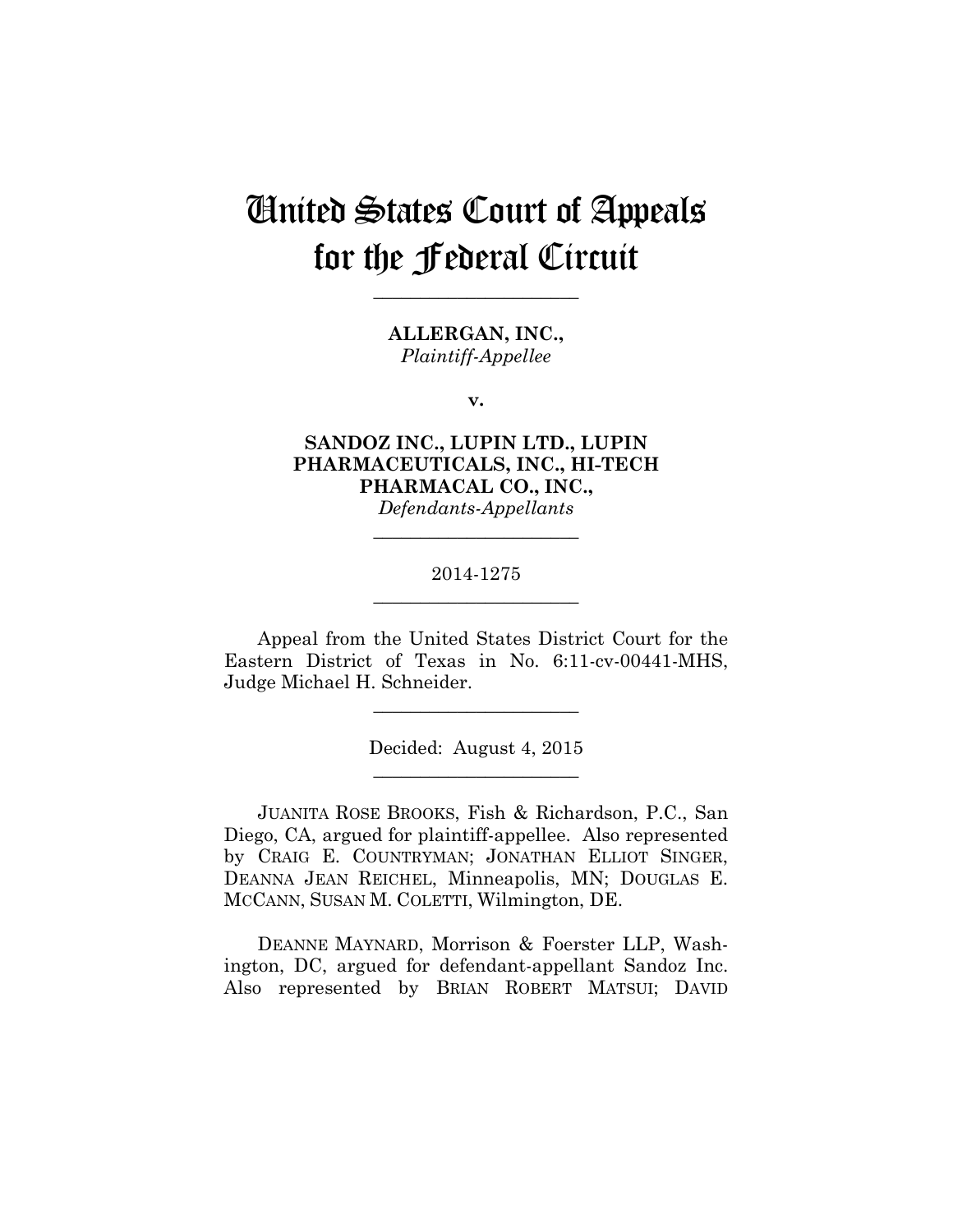CLARENCE DOYLE, ANDERS T. AANNESTAD, JAMES CEKOLA, San Diego, CA.

WILLIAM A. RAKOCZY, Rakoczy Molino Mazzochi, Siwik LLP, Chicago, IL, argued for defendants-appellants Lupin Ltd., Lupin Pharmaceuticals, Inc. Also represented by PAUL J. MOLINO, DEANNE M. MAZZOCHI, THEODORE JOSEPH CHIACCHIO, JOHN POLIVICK.

STEVEN D. ROTH, Locke Lord, LLP, New York, NY, argued for defendant-appellant Hi-Tech Pharmacal Co., Inc. Also represented by THOMAS J. VETTER, Lucas & Mercanti, LLP, New York, NY.

Before LOURIE, LINN, and HUGHES, *Circuit Judges*.

\_\_\_\_\_\_\_\_\_\_\_\_\_\_\_\_\_\_\_\_\_\_

LOURIE, *Circuit Judge*.

<u>.</u>

Sandoz Inc. ("Sandoz"), Lupin Ltd. and Lupin Pharmaceuticals, Inc. (collectively, "Lupin"), and Hi-Tech Pharmacal Co., Inc. ("Hi-Tech") (collectively, "the Appellants")1 appeal from the decision of the United States District Court for the Eastern District of Texas, following a bench trial, which held that the claims of U.S. Patents 7,851,504 (the " '504 patent"), 8,278,353 (the " '353 patent"), 8,299,118 (the " '118 patent"), 8,309,605 (the " '605 patent"), and 8,338,479 (the "'479 patent"), asserted by Allergan, Inc. ("Allergan"), were not shown to be invalid for obviousness under 35 U.S.C. § 103, and that the

Watson Laboratories, Inc., Watson Pharmaceuticals, Inc., and Watson Pharm, Inc. (collectively, "Watson") were also defendants-appellants initially. But Watson has since been dismissed from this appeal on a joint motion filed by Watson and Allergan. *See Allergan, Inc. v. Sandoz Inc.*, No. 14-1275, ECF No. 121 (Fed. Cir. Apr. 17, 2015).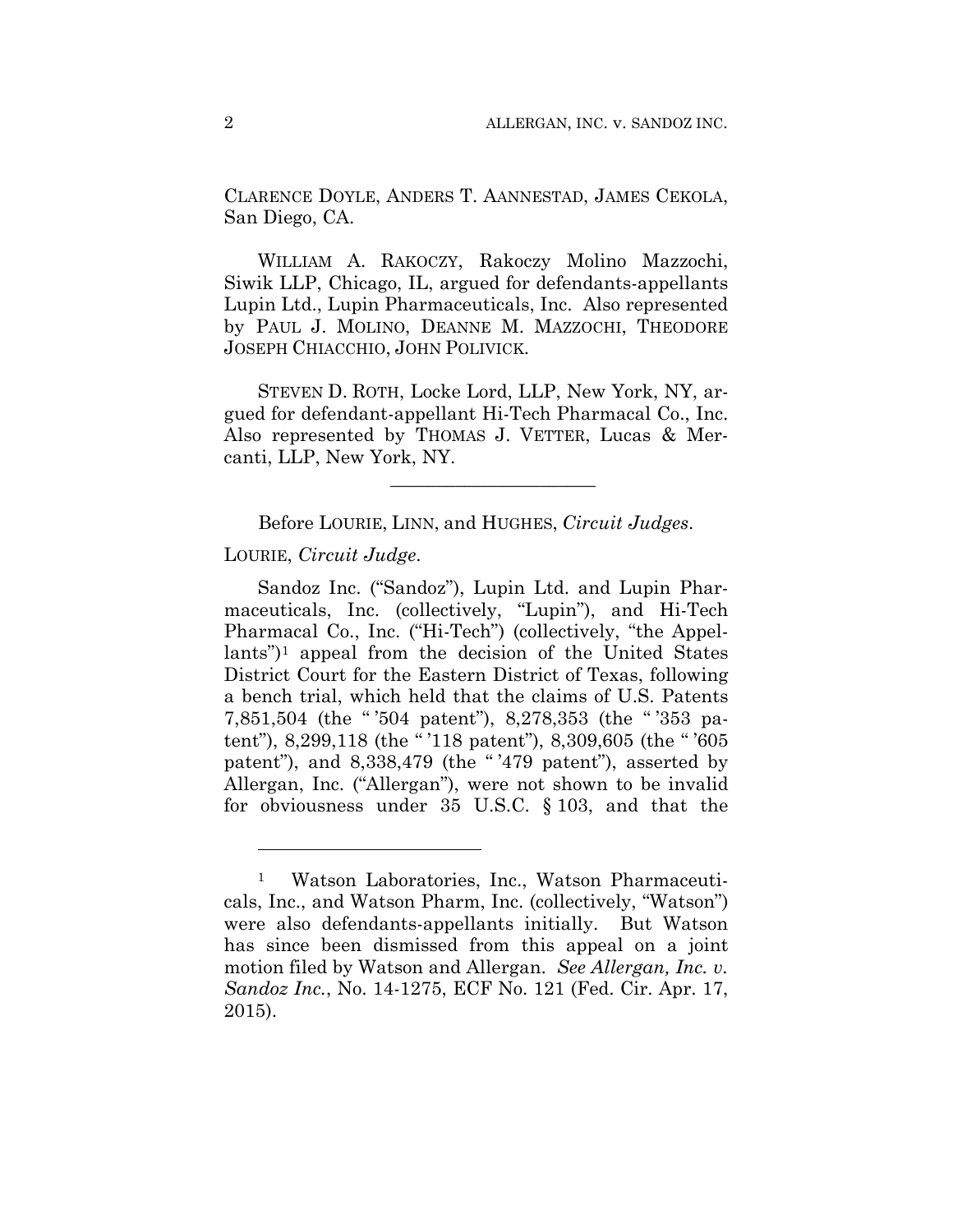claims of the '353 and '118 patents were not shown to be invalid for lack of an adequate written description under 35 U.S.C. § 112, ¶ 1.2 *Allergan, Inc. v. Sandoz Inc.*, No. 6:11-cv-00441, ECF No. 303, slip op. at 77, 79 (E.D. Tex. Jan. 13, 2014) ("*Opinion*"). Additionally, Lupin challenges the district court's determination that the claims of Allergan's patents were not shown to be invalid for lack of enablement under § 112, ¶ 1. *Id*. at 80–81. Hi-Tech also challenges the district court's finding that it infringed the claims of the '504, '605, and '479 patents literally and under the doctrine of equivalents. *Id*. at 64–66. For the reasons that follow, we *affirm* in all respects.

#### BACKGROUND

#### I

Glaucoma is an eye disease associated with elevated intraocular pressure ("IOP"). Treatments that effectively reduce IOP can slow the progression of the disease. If left untreated, however, elevated IOP can damage the optic nerve and lead to permanent vision loss and blindness. In 2001, the U.S. Food and Drug Administration (the "FDA") approved Lumigan® 0.03% ("Lumigan 0.03%"), a oncedaily topical solution developed by Allergan, for treating open angle glaucoma and ocular hypertension. Lumigan 0.03% contains 0.03% by weight of bimatoprost and 50 parts per million ("ppm") benzalkonium chloride ("BAK"), among other ingredients.

Bimatoprost, the active ingredient in Lumigan 0.03%, is a prostaglandin analog that effectively lowers IOP, but can cause hyperemia, *i.e.*, red eye, when administered to

1

<sup>2</sup> Because the applications resulting in the patents asserted in this case were filed before the enactment of the Leahy-Smith America Invents Act ("AIA"), Pub. L. No. 112-29, 125 Stat. 284 (2011), we apply the pre-AIA version of 35 U.S.C. § 103 and § 112.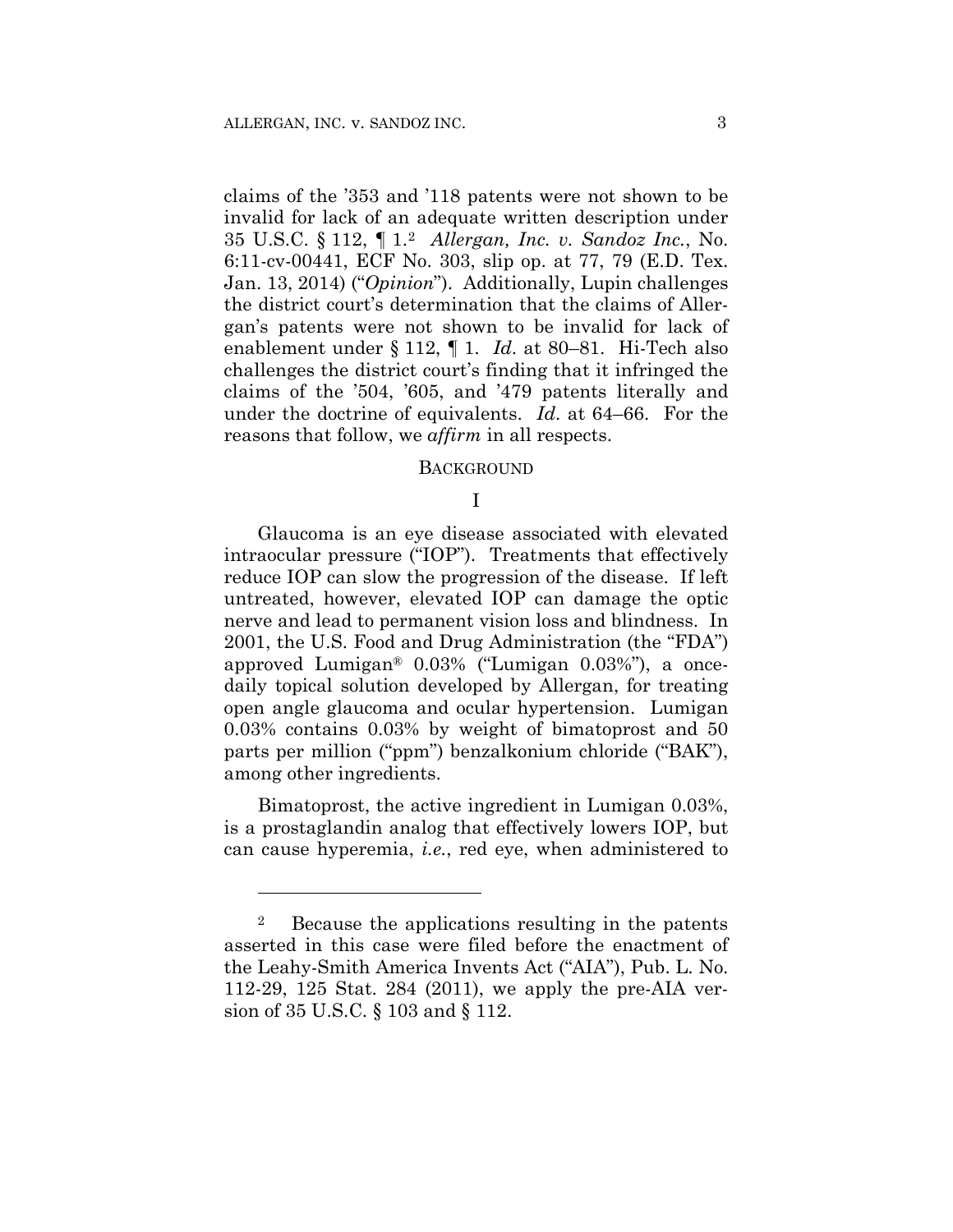the ocular surface. One structural difference between bimatoprost and two other prostaglandin analogs that were approved for treating glaucoma at the time of its approval, Xalatan® (latanoprost) and Travatan® (travoprost), is that bimatoprost contains an amide, instead of an ester as in latanoprost and travoprost. *Opinion* at 7–8. It was understood that both latanoprost and travoprost, but not bimatoprost, act as prodrugs of the corresponding acids. *Id.*

BAK is a preservative for inhibiting bacterial growth in ophthalmic solutions. It was known, however, that BAK is cytotoxic and that it can damage the cells on the ocular surface and cause undesirable side effects.

Although Lumigan 0.03% was effective at lowering IOP, it also caused frequent and severe hyperemia. Many patients thus stopped using it without consulting their physicians, which led to gradual vision loss. To address that problem, Allergan explored a number of alternative formulations of bimatoprost and surprisingly discovered that increasing the concentration of BAK from 50 ppm to 200 ppm significantly increased the corneal permeability of bimatoprost. *Id.* at 12–13. After further research, Allergan developed Lumigan® 0.01% ("Lumigan 0.01%").

Lumigan 0.01% is a topical solution containing 0.01% bimatoprost and 200 ppm BAK; otherwise, it has the same ingredients as Lumigan 0.03%. Thus, as compared with Lumigan 0.03%, Lumigan 0.01% has a three-fold lower bimatoprost concentration and a four-fold higher BAK concentration. Clinical studies showed that Lumigan 0.01% has similar efficacy to Lumigan 0.03%, *viz.*, IOP-lowering within 0.5 mmHg of that of Lumigan 0.03%, but it causes less frequent and severe hyperemia than Lumigan 0.03%. *Id.* at 20–21. In 2010, the FDA approved Allergan's New Drug Application for Lumigan 0.01% for the same approved uses as Lumigan 0.03%.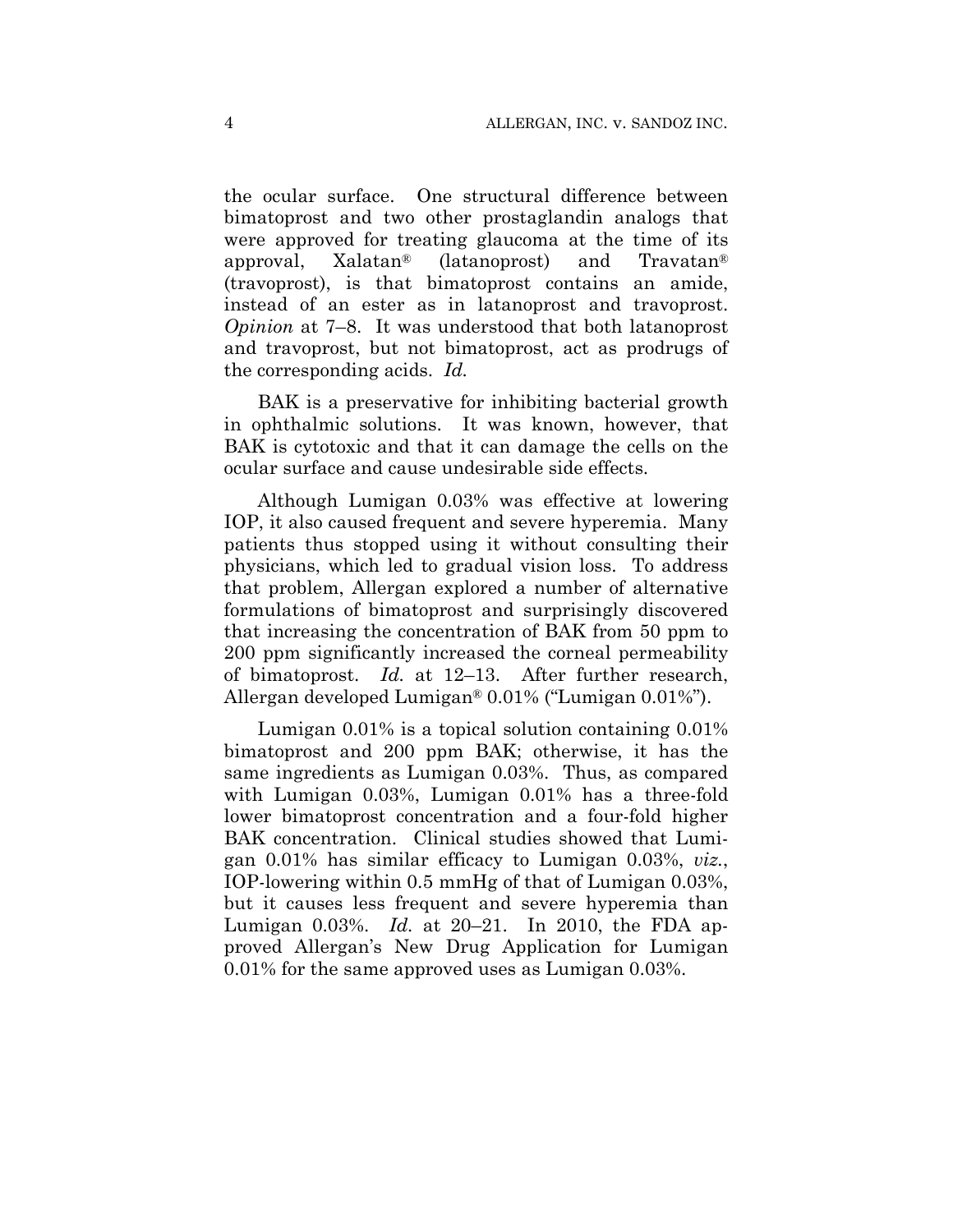Allergan owns the '504, '353, '118, '605, and '479 patents, which are all listed in the FDA's *Approved Drug Products with Therapeutic Equivalence Evaluations* (commonly known as the "Orange Book") as claiming Lumigan 0.01% and its approved uses. After Allergan received FDA-approval of Lumigan 0.01%, Sandoz, Lupin, Hi-Tech, and Watson each submitted an Abbreviated New Drug Application ("ANDA") to the FDA, seeking approval to engage in the commercial manufacture, use, importation, sale, or offer for sale of generic versions of Lumigan 0.01% prior to the expiration of the '504, '353, '118, '605, and '479 patents. In response, Allergan sued each of the ANDA applicants in the United States District Court for the Eastern District of Texas, asserting that their ANDA filings infringed those patents. The district court consolidated those actions into one case.

The asserted patents all derive from an application filed on March 16, 2005 and share a common specification. The patents are entitled "Enhanced Bimatoprost Ophthalmic Solution," '504 patent col. 1 ll. 1–2,3 and refer to what is Lumigan 0.03% in the background section, *id.* col. 1 ll. 34–36. The specifications of the patents describe a composition comprising 0.005% to 0.02% bimatoprost and 100 ppm to 250 ppm BAK, which is an aqueous liquid "formulated for ophthalmic administration" and "useful in treating glaucoma or ocular hypertension." *Id.* col. 1 ll. 61–67. The specifications also specifically describe a formulation comprising *0.01%* bimatoprost and *200 ppm* BAK, among other formulations, as a "best mode" of the invention. *Id.* col. 2 ll. 59, 64–67.

<u>.</u>

<sup>3</sup> Because the asserted patents share an identical specification in relevant part, we refer only to the '504 patent when discussing the specifications of those patents.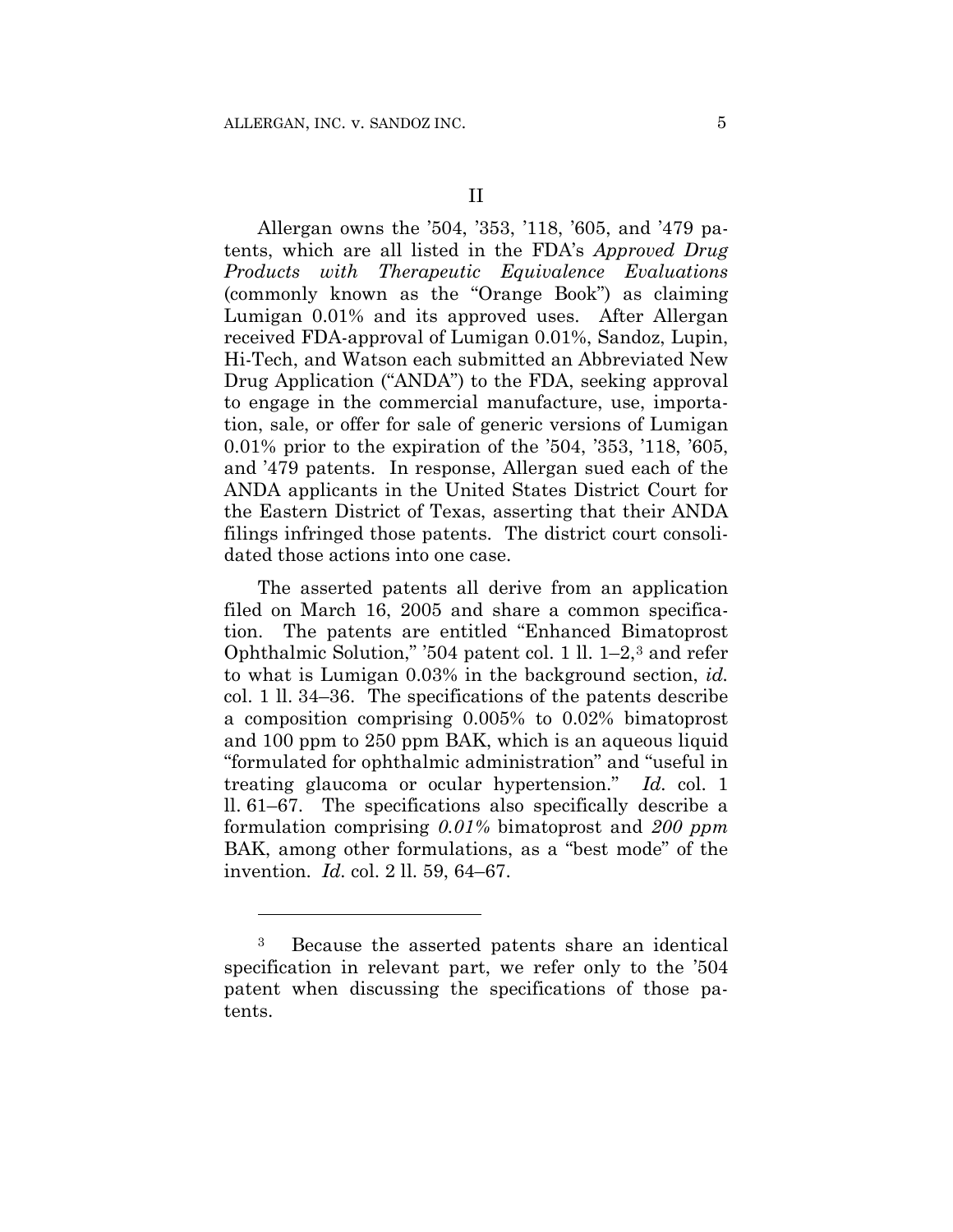Additionally, the specifications disclose *in vitro* and *in vivo* experimental data in rabbits, showing that increasing the concentration of BAK from 50 ppm to 200 ppm significantly increased the permeability of bimatoprost across ocular membranes. *Id.* col. 4 ll. 10–58, col. 5 l. 19– col. 6 l. 5, Figs. 1 & 2. Finally, in a constructive example, the specifications describe the once-daily ophthalmic administration to a glaucoma patient of a formulation containing *0.015%* bimatoprost, *125 ppm* BAK, and 0.015% EDTA, stating that "intraocular pressure drops more and less hyperemia is observed than would be observed for [a formulation containing 0.03% bimatoprost and 50 ppm BAK,]" and "[l]owered intraocular pressure persists for as long as the treatment continues." *Id.* col. 6 ll. 7–14.

Allergan asserted the following claims against each of the ANDA applicants: claim 2 of the '504 patent; claim 15 of the '479 patent; claims 1, 6, 10, and 12 of the '605 patent; claims 1, 7, and 8 of the '353 patent; and claims 1, 7, and 8 of the '118 patent (collectively, "the asserted claims"). Those claims collectively are directed to compositions comprising bimatoprost and BAK and methods of using them to treat glaucoma or to lower IOP.

Each of the asserted claims requires a composition comprising 0.01% bimatoprost and 200 ppm BAK. Claim 2 of the '504 patent, claim 15 of the '479 patent, and claims 1, 6, 10, and 12 of the '605 patent (collectively, "the Group I claims") further require the composition to have a pH of "about 7.3." Claims 1, 7, and 8 of the '353 patent and claims 1, 7, and 8 of the '118 patent (collectively, "the Group II claims") do not contain such a pH limitation, but they require a particular clinical profile of the claimed composition as compared to a composition comprising 0.03% bimatoprost and 50 ppm BAK.

Claim 2 of the '504 patent is representative of the Group I composition claims and reads as follows: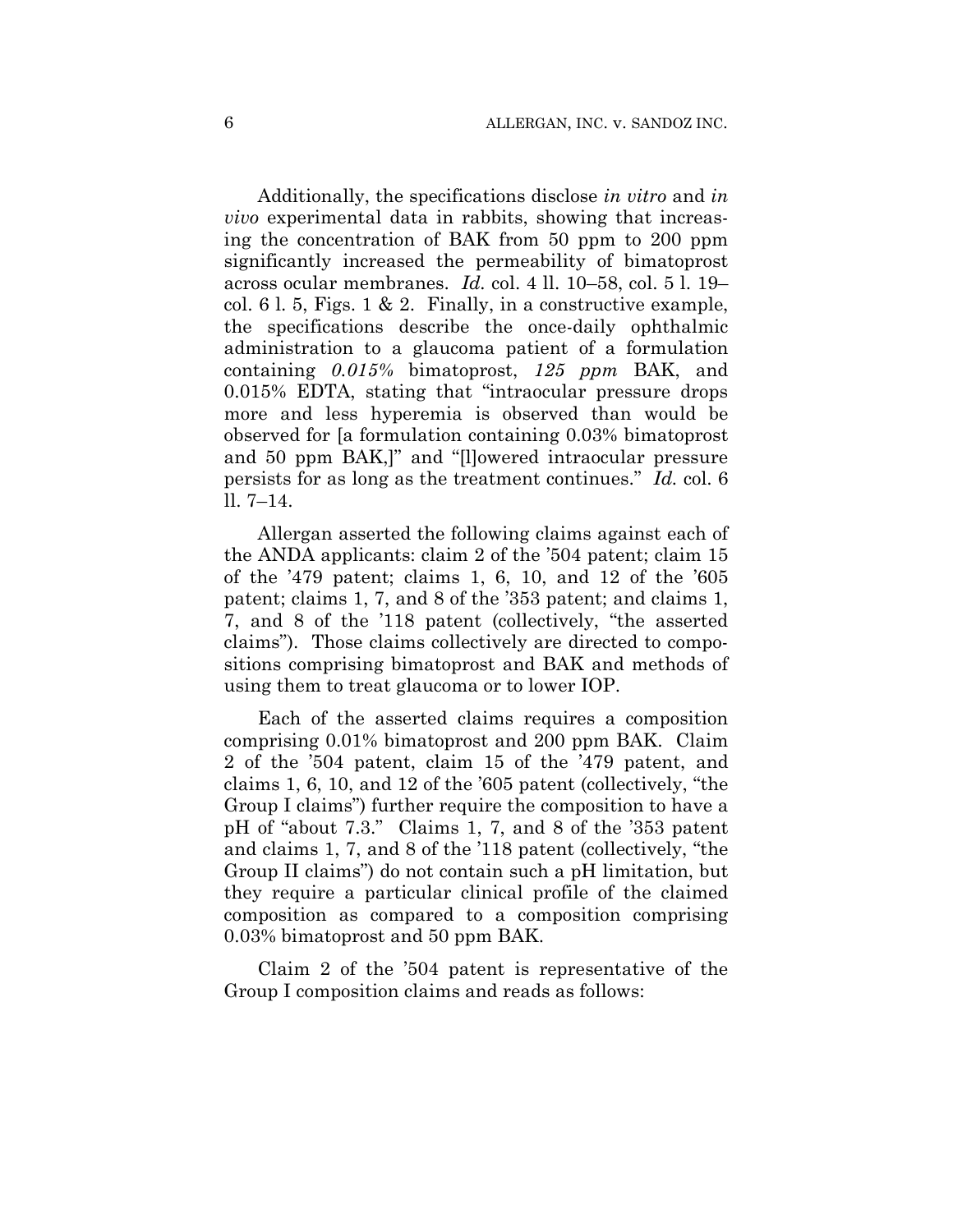2. A composition having *a pH of about 7.3* which comprises about *0.01% bimatoprost*, about *200 ppm benzalkonium chloride*, citric acid monohydrate, a phosphate buffer, and NaCl wherein said composition is an aqueous liquid which is formulated for ophthalmic administration.

*Id.* col. 6 ll. 21–25 (emphases added).

Claim 1 of the '605 patent is representative of the Group I method claims and reads as follows:

1. A method of lowering elevated intraocular pressure in a patient with open-angle glaucoma or ocular hypertension which comprises applying to the eyes of the patient an aqueous solution comprised of: about *0.01% w/v bimatoprost*; about *200 ppm benzalkonium chloride*; the solution having *a pH of about 7.3*; a phosphate buffer; and water.

'605 patent col. 5 ll. 47–55 (emphases added).

As indicated, the Group II claims all contain clinical profile limitations. Claims 1, 7, and 8 of the '353 patent are directed to compositions and read as follows:

1. A first composition administered once daily for lowering intraocular pressure in a person with glaucoma or ocular hypertension, the first composition comprising about 0.01% w/v bimatoprost and about 0.02% w/v benzalkonium chloride, wherein the first composition *lowers intraocular pressure and results in less hyperemia* as compared to the once daily administration of a second composition comprising 0.03% w/v bimatoprost and 0.005% w/v benzalkonium chloride.

7. A first composition administered once daily for lowering intraocular pressure in a person with glaucoma or ocular hypertension, the first compo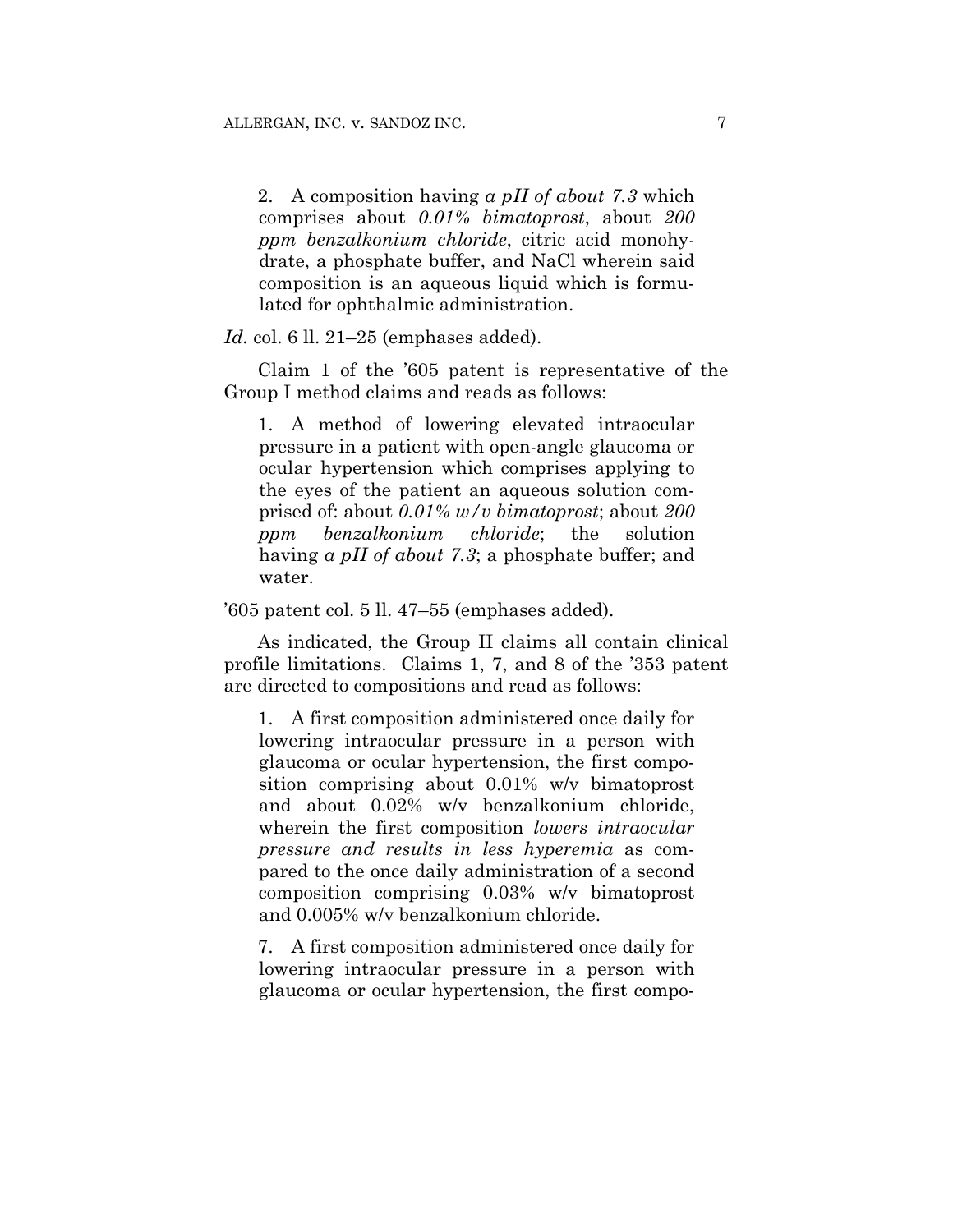sition comprising about 0.01% w/v bimatoprost and about 0.02% w/v benzalkonium chloride, wherein the first composition *lowers intraocular pressure without a substantial reduction in the intraocular pressure lowering benefit* provided by the once daily administration of a second composition comprising 0.03% w/v bimatoprost and 0.005% w/v benzalkonium chloride.

8. The composition of claim 7 wherein the once daily administration of the first composition results in *less hyperemia* as compared to the once daily administration of the second composition.

'353 patent col. 5 ll. 48–56, col. 6 ll. 3–15 (emphases added).4 Claims 1, 7, and 8 of the '118 patent are directed to methods of treatment; they contain the same clinical profile limitations as those in claims 1, 7, and 8 of the '353 patent. '118 patent col. 5 ll. 48–56, col. 6 ll. 3–16.

## III

The district court held a five-day bench trial in July 2013 on the issues of obviousness and infringement. The defendants also argued that the claims were invalid for lack of written description and enablement in pre- and post-trial briefings. In January 2014, the court rendered its findings of fact and conclusions of law on all of those issues.

a.

The district court concluded that the asserted claims would not have been obvious in view of the cited prior art, which included: (1) U.S. Patent 5,688,819 ("Woodward"); (2) U.S. Patent 6,933,289 ("Lyons"); (3) Laibovitz *et al.*, *Comparison of the Ocular Hypotensive Lipid AGN 192024* 

<sup>4</sup> The parties agree that 0.02% w/v corresponds to 200 ppm, and 0.005% w/v corresponds to 50 ppm.

1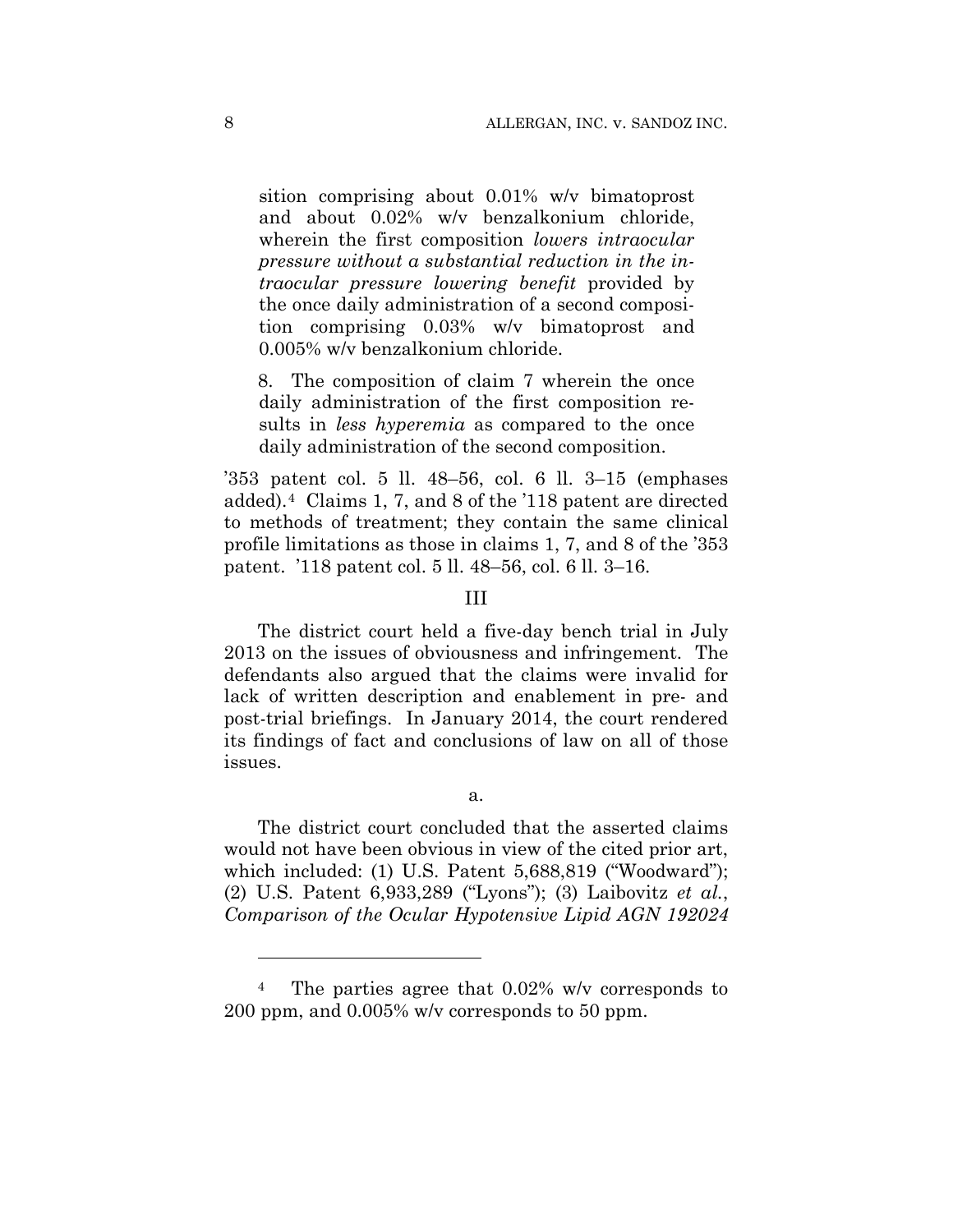*with Timolol*, 119 Archives of Ophthalmology 994 (2001) ("Laibovitz"); (4) Abelson *et al.*, *How to Handle BAK Talk*, Rev. of Ophthalmology, Dec. 2002, at 52–54 ("Abelson"); (5) Lee *et al.*, *Review: Topical Ocular Drug Delivery: Recent Developments and Future Challenges*, 2 J. Ocular Pharmacology 67 (1986) ("Lee"); (6) Camber *et al.*, *Factors Influencing the Corneal Permeability of Prostaglandin F2α and Its Isopropyl Ester In Vitro*, 37 Int'l J. Pharmaceutics 27 (1987) ("Camber"); (7) Higaki *et al.*, *Estimation and Enhancement of In Vitro Corneal Transport of S-1033, a Novel Antiglaucoma Medication*, 132 Int'l J. Pharmaceutics 165 (1996) ("Higaki"); and (8) Keller *et al.*, *Increased Corneal Permeability Induced by the Dual Effects of Transient Tear Film Acidification and Exposure to Benzalkonium Chloride*, 30 Experimental Eye Res. 203 (1980) ("Keller").

Specifically, with respect to the scope and content of the prior art, the district court found that: (1) ophthalmic formulation was unpredictable, and it was not a field with a finite number of identified and predictable solutions, *Opinion* at 29–31; (2) Laibovitz and Lyons both taught that reducing bimatoprost from 0.03% to 0.01% would result in less IOP-lowering efficacy, *id.* at 31–34; (3) Laibovitz also taught that reducing bimatoprost from 0.03% to 0.01% would *not* result in less hyperemia, and Lyons did not suggest the contrary, *id.* at 34–35; (4) the cited prior art, including Higaki, Camber, Lee, Keller, and Abelson, as well as Xalatan® (latanoprost), which contains 200 ppm BAK, did *not* teach that high concentrations of BAK would enhance the corneal permeability of *bimatoprost*, a neutral prostaglandin amide analog; instead, the prior art suggested that BAK would *decrease* the permeability of a neutral prostaglandin analog, *id.* at 35, 38–47; and (5) the prior art taught that BAK should be minimized in ophthalmic formulations due to its toxicity, and, in particular, *taught away* from using 200 ppm BAK in a bimatoprost formulation because BAK was known to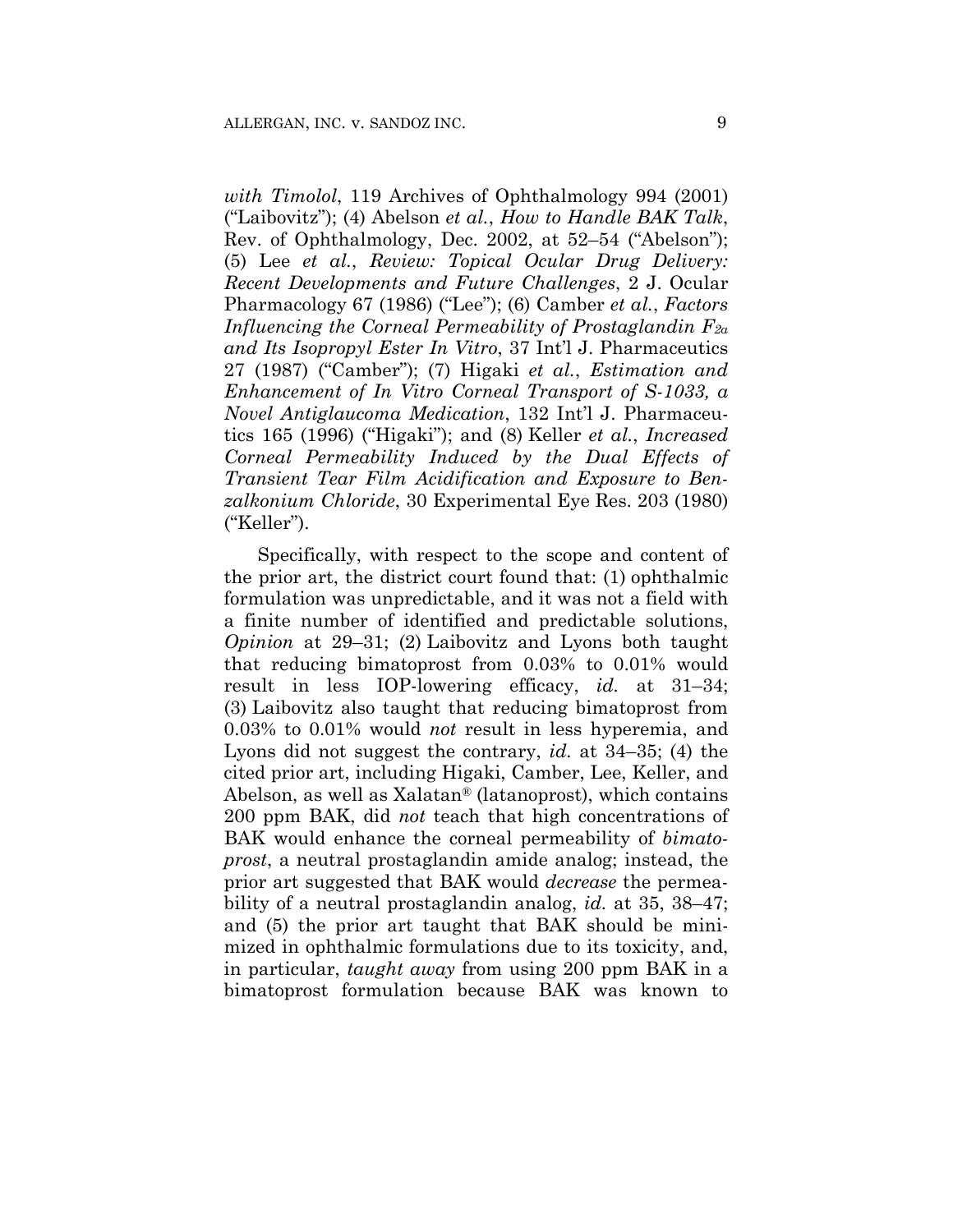cause side effects, including increased IOP, hyperemia, and dry eye, making it unsuitable for chronic use at high concentrations, *id.* at 47–54.

The district court then found that there would not have been a reason to pursue the claimed invention or a reasonable expectation of success if it were pursued. *Id.* at 55–56. The court also found evidence of long-felt need, unexpected results, and commercial success supporting a conclusion of nonobviousness. *Id.* at 56–59. The court specifically found that it was unexpected that Lumigan 0.01% would reduce the incidence and severity of hyperemia, as compared to Lumigan 0.03%, while maintaining IOP-lowering efficacy, and that it was also unexpected that 200 ppm BAK would enhance the permeability of bimatoprost to such an extent so as to allow the reduction of the bimatoprost concentration from 0.03% to 0.01% without loss of efficacy. *Id.* at 57–58.

In view of those factual findings, the district court concluded that the asserted claims would not have been obvious. *Id.* at 74. In reaching that conclusion, the court emphasized that the prior art taught away from the claimed invention because it taught "(1) that bimatoprost lost efficacy as its concentration decreased; (2) that BAK had no impact on bimatoprost's permeability; and (3) that BAK was cytotoxic and could cause corneal disorders, therefore encouraging the elimination or reduction in the concentration of BAK." *Id.* at 74–75.

The district court also rejected the defendants' argument raised in post-trial briefings that our decision in *Galderma Laboratories, L.P. v. Tolmar, Inc.*, 737 F.3d 731 (Fed. Cir. 2013), compels a conclusion of obviousness in this case. The defendants argued that Woodward disclosed a formulation comprising 0.001%–1% bimatoprost and 0–1000 ppm BAK for treating glaucoma, and that the amounts of bimatoprost and BAK in the claimed formulation fall within those prior art ranges, thus rendering the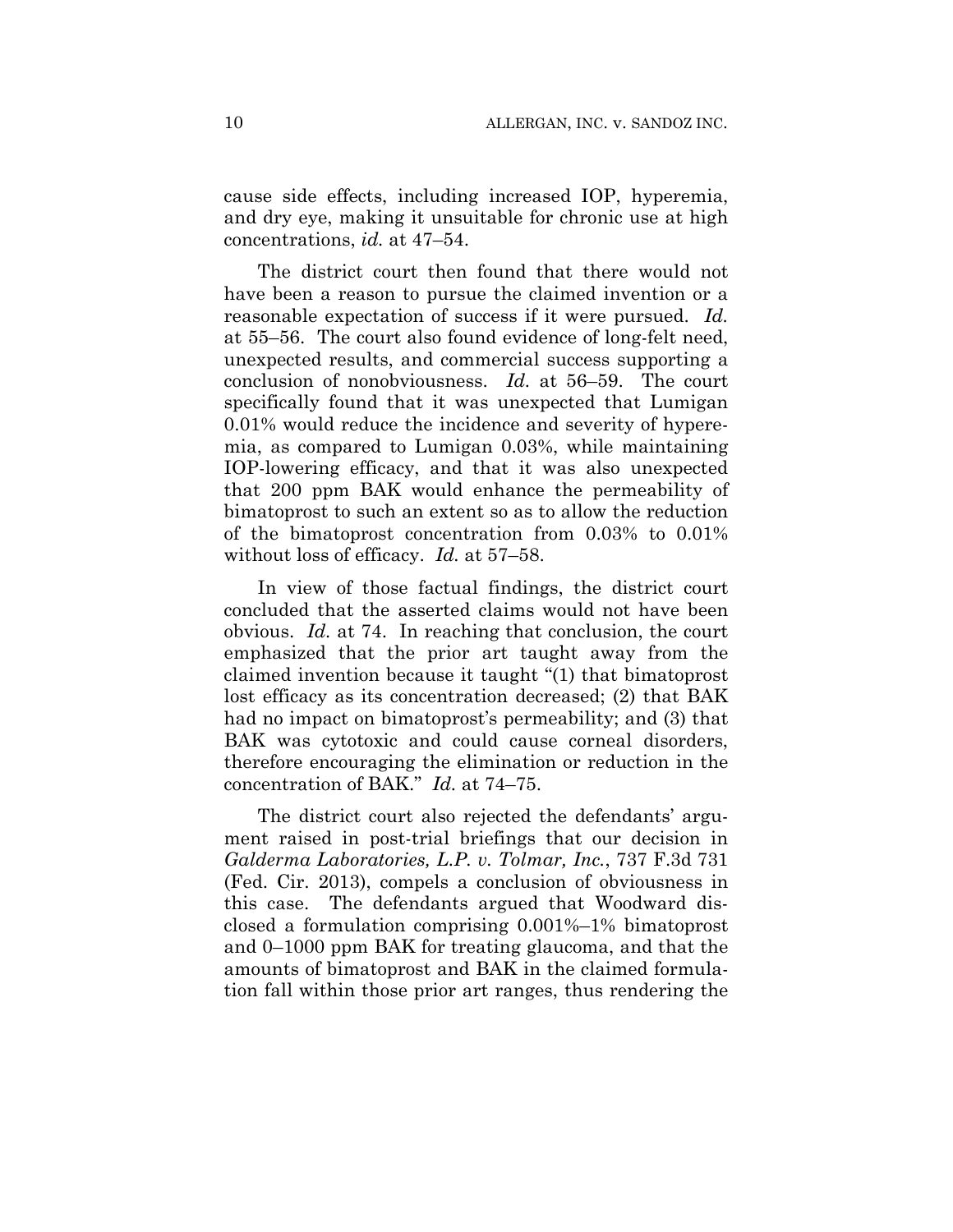claims obvious. The district court reasoned that "Allergan has met its burden of producing rebuttal evidence, i.e., 'that (1) the prior art taught away from the claimed invention; (2) there were new and unexpected results relative to the prior art; or (3) there are other pertinent secondary considerations.'" *Opinion* at 75 (quoting *Galderma*, 737 F.3d at 738). The court again emphasized that the prior art taught away from 200 ppm BAK, noting that the defendants' own expert, Dr. Samples, had serious concerns about BAK and strongly warned against its use. *Id.* at 75–76. The court also emphasized that the unexpected results were "of a different *kind*, not just of different *degree*." *Id.* at 76 (emphases in original).

The district court thus concluded that the defendants failed to prove by clear and convincing evidence that the asserted claims would have been obvious. *Id.* at 77.

b.

The district court also rejected the defendants' invalidity challenges based on the written description and enablement requirements, which they raised only in preand post-trial briefings. *Id.* at 77–81. The court noted that the defendants "did not present any evidence or argument" on those issues at trial. *Id.* at 77, 79.

Specifically, the defendants alleged that the Group II claims, which recite clinical profile limitations, were invalid for lack of an adequate written description. The district court found, however, that the patents explicitly describe the formulation of Lumigan 0.01%, and that Lumigan 0.01% has the clinical profile recited in the Group II claims. *Id.* at 78. The court also found additional support in the titles of the patents, the disclosed *in vitro* and *in vivo* permeability data of bimatoprost, as well as the constructive example comparing the IOP-lowering efficacy and hyperemia profile of a test formulation to that of Lumigan 0.03%. The court therefore found that the Group II claims have adequate written description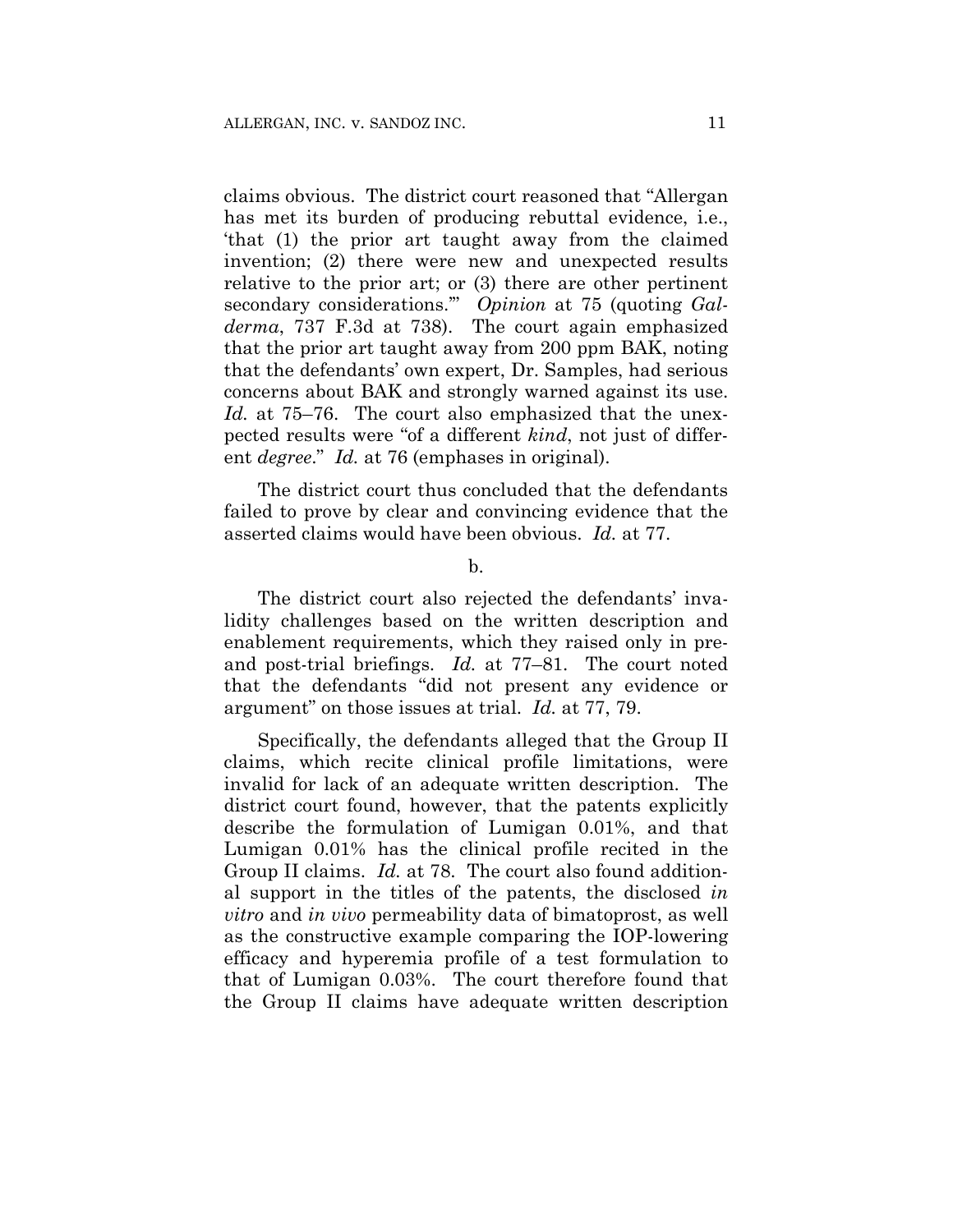support, "especially given the express disclosure that Lumigan 0.01% is an example of the best mode of the invention." *Id.* The court additionally reasoned that the inventors had possession of the claimed invention because a clinical protocol prepared in November 2004, before the March 2005 application filing date, describes the formulation of Lumigan 0.01% and the later-claimed clinical profile. *Id*. at 79.

Lupin also alleged that the asserted claims were invalid for lack of enablement. The district court rejected that argument, reasoning that Allergan's patents disclose the formulation of Lumigan 0.01% and that the patents' disclosure would enable one of ordinary skill in the art to make and use the claimed invention without undue experimentation. *Id.* at 80–81.

c.

The district court also found that each of the ANDA products infringed each of the asserted claims. Relevant to this appeal, the court found that Hi-Tech's ANDA product infringed the Group I claims, which require the claimed composition to have a pH of "about 7.3." Before trial, the parties agreed to construe a "pH of about 7.3" as a "pH of approximately 7.3," and the court adopted that construction. *Allergan, Inc. v. Sandoz Inc.*, No. 6:11-cv-00441, 2013 WL 139350, at \*9 (E.D. Tex. Jan. 10, 2013). Hi-Tech's ANDA specified that its proposed product has a pH of 6.8–7.2 during the product's shelf life. *Opinion* at 27. After considering the evidence presented at trial, the court found that Hi-Tech's ANDA product literally infringed the Group I claims. *Id.* at 64. The court also found, in the alternative, that Hi-Tech's ANDA product infringed the Group I claims under the doctrine of equivalents. *Id.* at 64–66.

Accordingly, the district court entered final judgment of infringement and no invalidity. The Appellants timely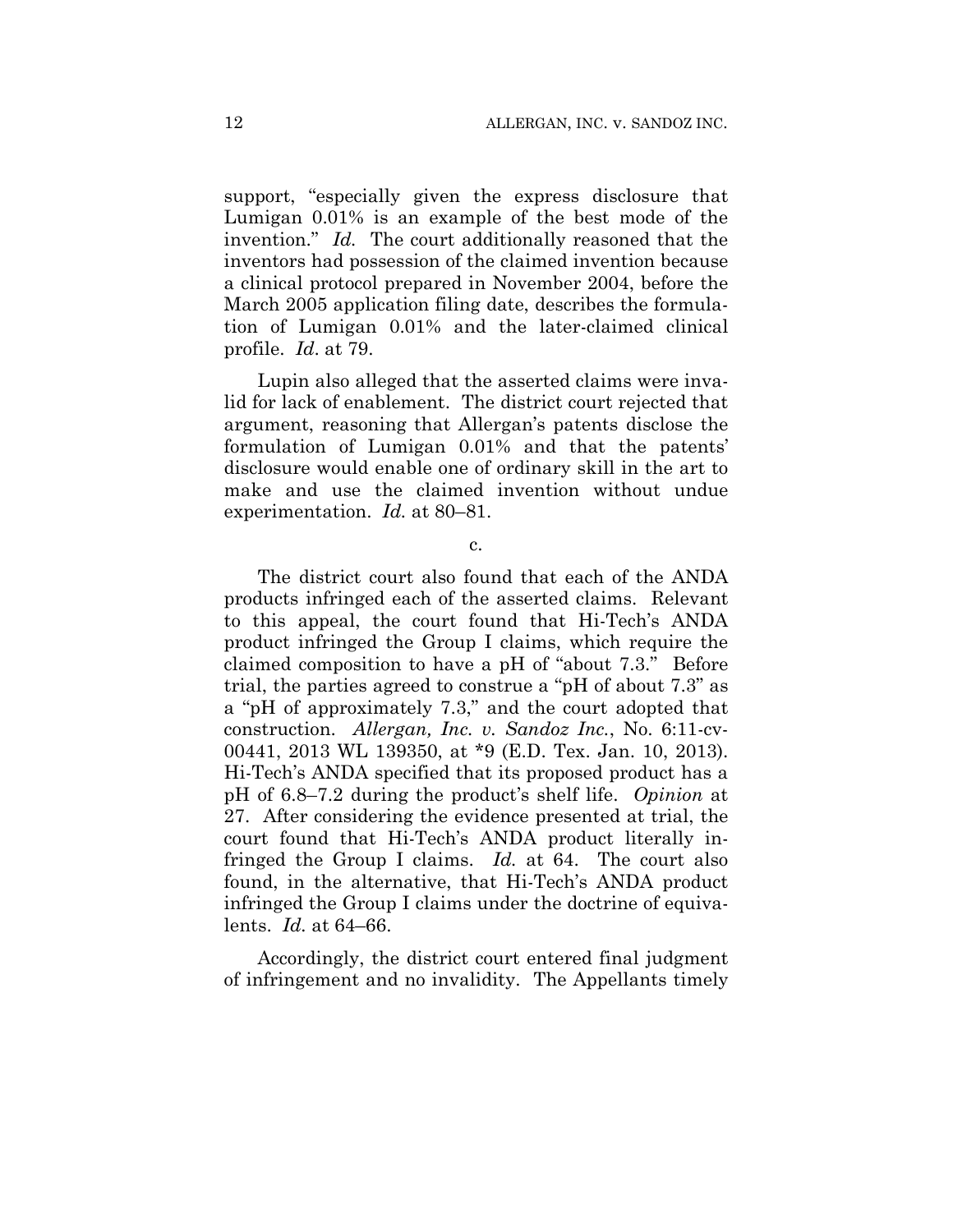appealed to this court; we have jurisdiction under 28 U.S.C. § 1295(a)(1).

#### **DISCUSSION**

Following a bench trial, we review a district court's conclusions of law *de novo* and its findings of fact for clear error. *Golden Blount, Inc. v. Robert H. Peterson Co.*, 365 F.3d 1054, 1058 (Fed. Cir. 2004). A factual finding is clearly erroneous if, despite some supporting evidence, we are left with a definite and firm conviction that a mistake has been made. *United States v. U.S. Gypsum Co.*, 333 U.S. 364, 395 (1948); *Alza Corp. v. Mylan Labs., Inc.*, 464 F.3d 1286, 1289 (Fed. Cir. 2006).

Furthermore, patents are presumed to be valid and overcoming that presumption requires clear and convincing evidence. 35 U.S.C. § 282; *Microsoft Corp. v. i4i Ltd. P'ship*, 564 U.S. \_\_, 131 S. Ct. 2238, 2242 (2011).

I

We first consider the Appellants' arguments contending that the district court erred in concluding that the asserted claims would not have been obvious.

A patent claim is invalid as obvious if an alleged infringer proves that the differences between the claimed subject matter and the prior art are such that the subject matter as a whole would have been obvious at the time of invention to a person having ordinary skill in the art. 35 U.S.C. § 103(a) (2006). Obviousness is ultimately a question of law premised on underlying issues of fact, including: (1) the scope and content of the prior art; (2) the level of ordinary skill in the pertinent art; (3) the differences between the claimed invention and the prior art; and (4) objective evidence, such as commercial success, long-felt need, and the failure of others. *KSR Int'l Co. v. Teleflex Inc.*, 550 U.S. 398, 427 (2007); *Graham v. John Deere Co.*, 383 U.S. 1, 17–18 (1966); *Monarch Knit-*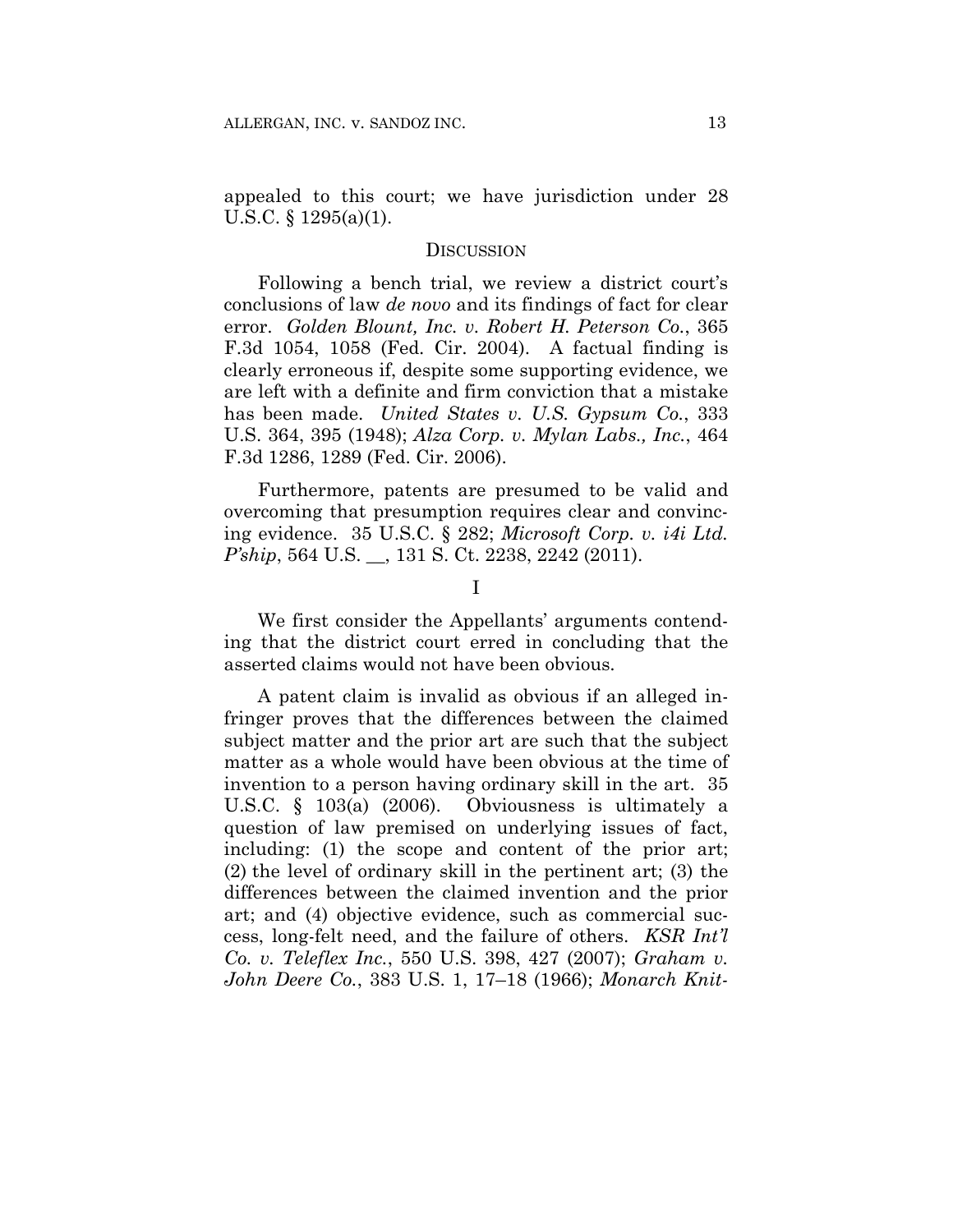*ting Mach. Corp. v. Sulzer Morat GmbH*, 139 F.3d 877, 881 (Fed. Cir. 1998).

The Appellants argue that the district court erred as a matter of law by requiring them to establish a motivation to pursue the claimed formulation by modifying Lumigan 0.03% and a reasonable expectation of success in doing so. According to the Appellants, because the claimed amounts of bimatoprost and BAK fall within prior art ranges, the proper obviousness inquiry should focus only on teaching away, unexpected results, and other objective indicia. The Appellants also assert that the district court applied an incorrect standard for teaching away because it merely found that the prior art taught that the claimed formulation would be inferior, rather than that it would not work. And they argue that the prior art does not teach away from 0.01% bimatoprost or 200 ppm BAK. They assert, moreover, that there are no unexpected results because the observed results of similar efficacy and less hyperemia are only a difference in degree, not a difference in kind. They also argue that those results are the inherent properties of an otherwise obvious formulation. Finally, they argue that the district court erred in finding other objective indicia as supporting nonobviousness.

Allergan responds that this appeal turns on disputed facts and that the district court did not clearly err in finding those facts in Allergan's favor, including finding that the prior art taught that (1) 0.01% bimatoprost would be less efficacious than 0.03% bimatoprost; (2) BAK would decrease the permeability of bimatoprost; and (3) 200 ppm BAK would be unsafe for chronic use with bimatoprost. Allergan contends that the Appellants should not, on appeal, fault the district court for approaching the issue of obviousness in the way they argued it during trial. Allergan maintains that it would not have been obvious to modify Lumigan 0.03% to make the claimed formulation or to select the claimed amounts of bimatoprost and BAK from two very broad prior art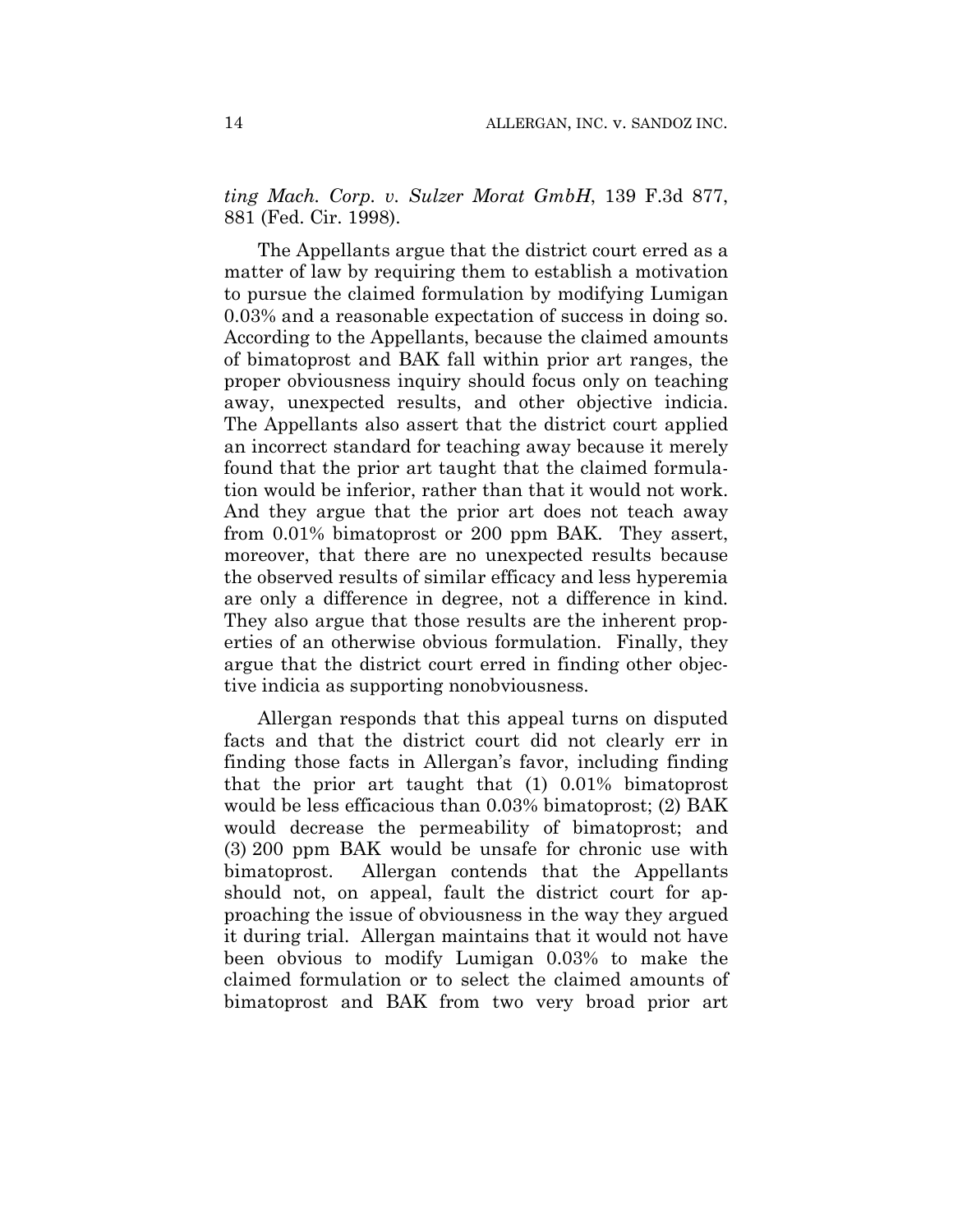ranges. Allergan also responds that, in any event, the district court did not err in finding teaching away, unexpected results, and other objective indicia, which fully supported the court's conclusion of nonobviousness.

We agree with Allergan that the district court did not err in concluding that the asserted claims would not have been obvious. That conclusion is supported by underlying factual findings, which are not clearly erroneous on this record. In particular, the district court did not clearly err in finding that the prior art taught away from a formulation comprising 0.01% bimatoprost and 200 ppm BAK, and that such a formulation exhibited unexpected results.

It is undisputed that the asserted claims all require a formulation comprising 0.01% bimatoprost and 200 ppm BAK. Although the prior art does not teach that particular combination of amounts of bimatoprost and BAK, those amounts do fall within the ranges disclosed in a single reference: Woodward discloses a composition comprising 0.001%–1% bimatoprost and 0–1000 ppm of a preservative, including BAK. Those disclosed ranges also encompass Lumigan 0.03%, a prior art commercial embodiment, which contains 0.03% bimatoprost and 50 ppm BAK.

As we explained in *Galderma*, where there is a range disclosed in the prior art, and the claimed invention falls within that range, a relevant inquiry is whether there would have been a motivation to select the claimed composition from the prior art ranges. *Galderma*, 737 F.3d at 737–38 (prior art disclosing 0.01%–1% adapalene encompassing the claimed composition comprising 0.3% adapalene). In those circumstances, "the burden of production falls upon the patentee to come forward with evidence that (1) the prior art taught away from the claimed invention; (2) there were new and unexpected results relative to the prior art; or (3) there are other pertinent secondary considerations." *Id.* at 738.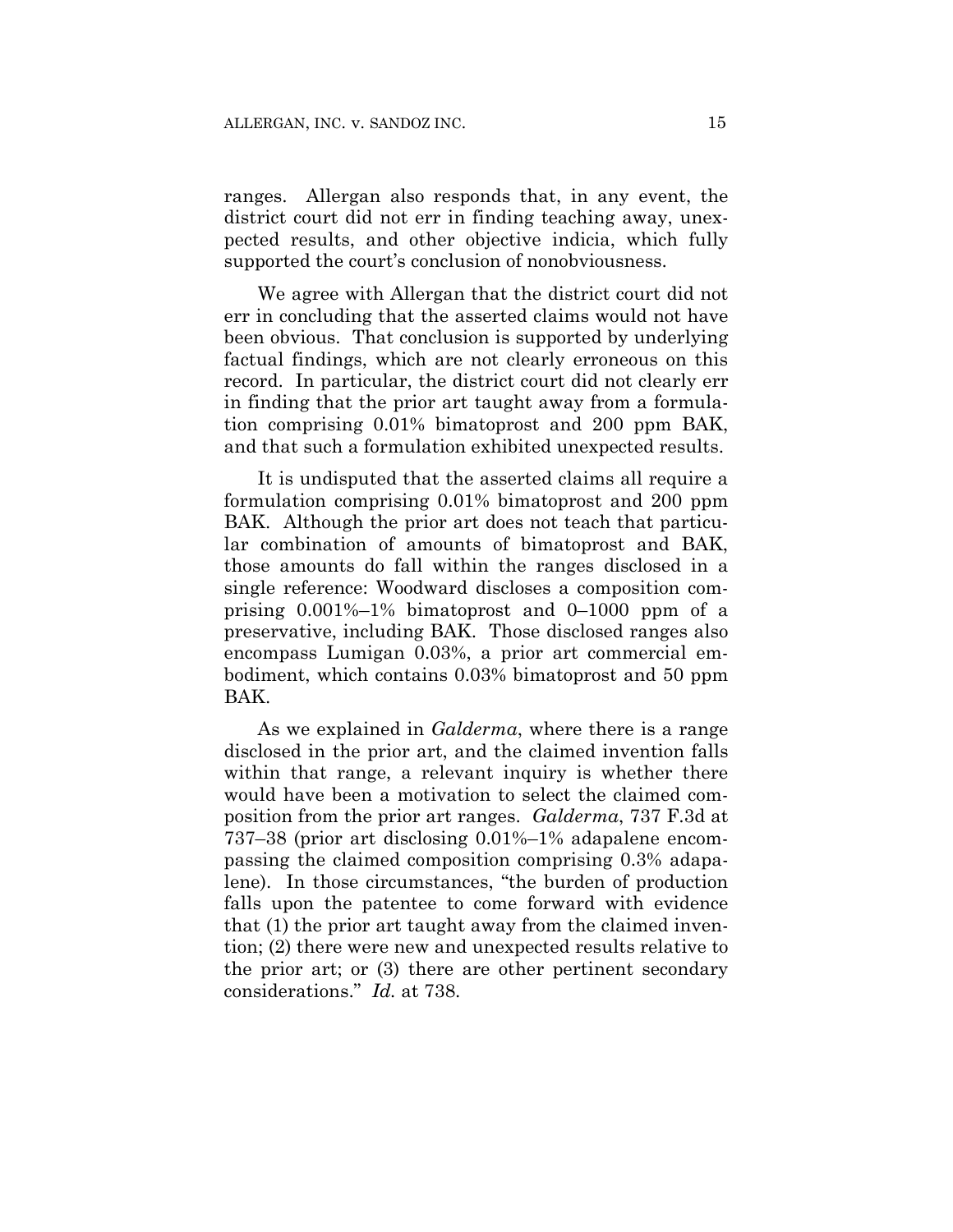Here in this case, the prior art ranges are broader than the range in *Galderma*, and the record shows that the claimed amounts of the two different ingredients could and did materially and unpredictably alter the property of the claimed formulation. Thus, *Galderma* does not compel a conclusion of obviousness in this case. It may also be true here that "the disclosed range[s are] so broad as to encompass a very large number of possible distinct compositions," *In re Peterson*, 315 F.3d 1325, 1330 n.1 (Fed. Cir. 2003), such that they do not teach any specific amounts or combinations and that the burden of producing evidence of teaching away, unexpected results, and other pertinent secondary considerations did not shift to Allergan. But we need not decide that issue, as it would not affect our affirmance of the district court's conclusion of nonobviousness, because, as indicated *infra*, we conclude that the district court did not clearly err in finding that Allergan had produced ample evidence of teaching away and unexpected results, and that such evidence fully supports a conclusion of nonobviousness.

"Whether the prior art teaches away from the claimed invention is a question of fact." *Spectralytics, Inc. v. Cordis Corp.*, 649 F.3d 1336, 1343 (Fed. Cir. 2011). "A reference may be said to teach away when a person of ordinary skill, upon reading the reference, would be discouraged from following the path set out in the reference, or would be led in a direction divergent from the path that was taken by the applicant." *In re Gurley*, 27 F.3d 551, 553 (Fed. Cir. 1994).

The district court did not clearly err in finding that the prior art taught away from using 200 ppm BAK in a bimatoprost formulation. As the district court found, the prior art taught that BAK should be minimized in ophthalmic formulations to avoid safety problems. *Opinion* at 49. Indeed, the Appellants' own expert summarized the prior art's widespread concern by describing BAK as "a natural-born killer" that was "from Satan." *Id.* at 75–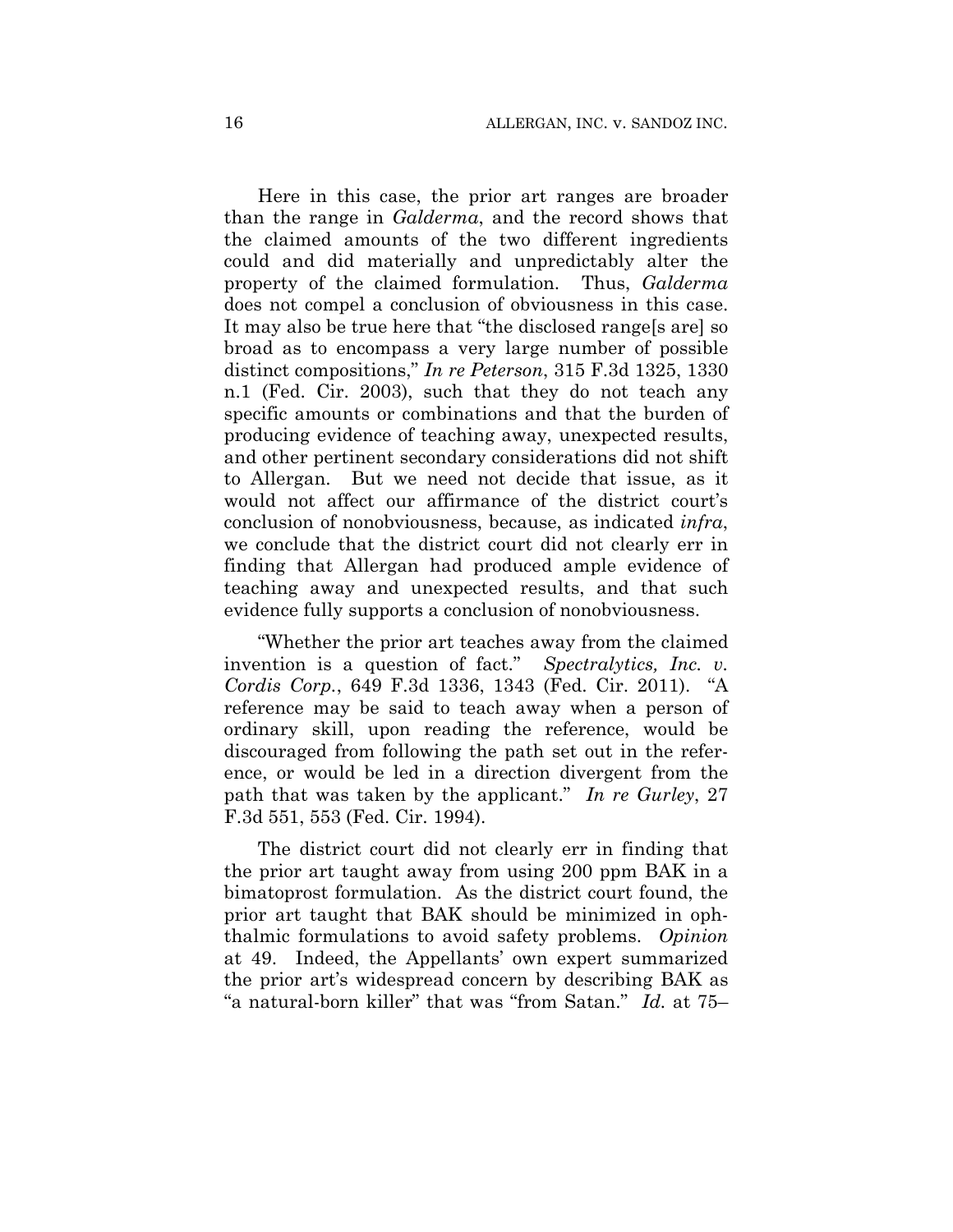76. Specifically, as the district court found in great detail, BAK was known to cause increased IOP, hyperemia, dry eye, and damage to corneal cells, and to exacerbate other eye disorders. *Id.* at 40–54. It is not clearly erroneous to find that those known side effects would have discouraged a person of ordinary skill from using higher concentrations of BAK in a bimatoprost formulation, especially when 50 ppm BAK was known to be an adequate preservative in Lumigan 0.03%.

While it is true that the prior art, such as Abelson, also disclosed ophthalmic formulations containing 200 ppm BAK, the district court correctly found that those formulations, with the exception of Xalatan® and Xalacom, were "not for chronic long-term use" and "would teach nothing about whether it was safe to use 200 ppm BAK with a *lifelong* glaucoma drug." *Id.* at 53 (emphasis added). With respect to Xalatan® and Xalacom, both of which contain 200 ppm BAK and latanoprost, a prostaglandin ester analog, the district court found that "the majority of BAK in solution complexed with latanoprost and was not free in solution to interact with the epithelial cells," *id.* at 40, 53–54; and, moreover, that Xalatan® "showed a decrease in cell membrane integrity and a significant increase in apoptosis" as compared to a formulation with less BAK, which would have discouraged the skilled artisan from increasing the amount of BAK in a bimatoprost formulation, *id.* at 52. Those factual findings are not clearly erroneous.

Moreover, the district court did not clearly err in finding that the prior art taught that BAK would *not* increase the permeability of bimatoprost, but might instead decrease it. *Id.* at 35, 38–47. The district court found that Higaki and Camber taught that BAK reduced the permeability of *uncharged* prostaglandin analogs that are similar to bimatoprost, *id.* at 38–40, and that the other cited references, including Lee, Keller, and Abelson, did not teach that BAK would enhance the permeability of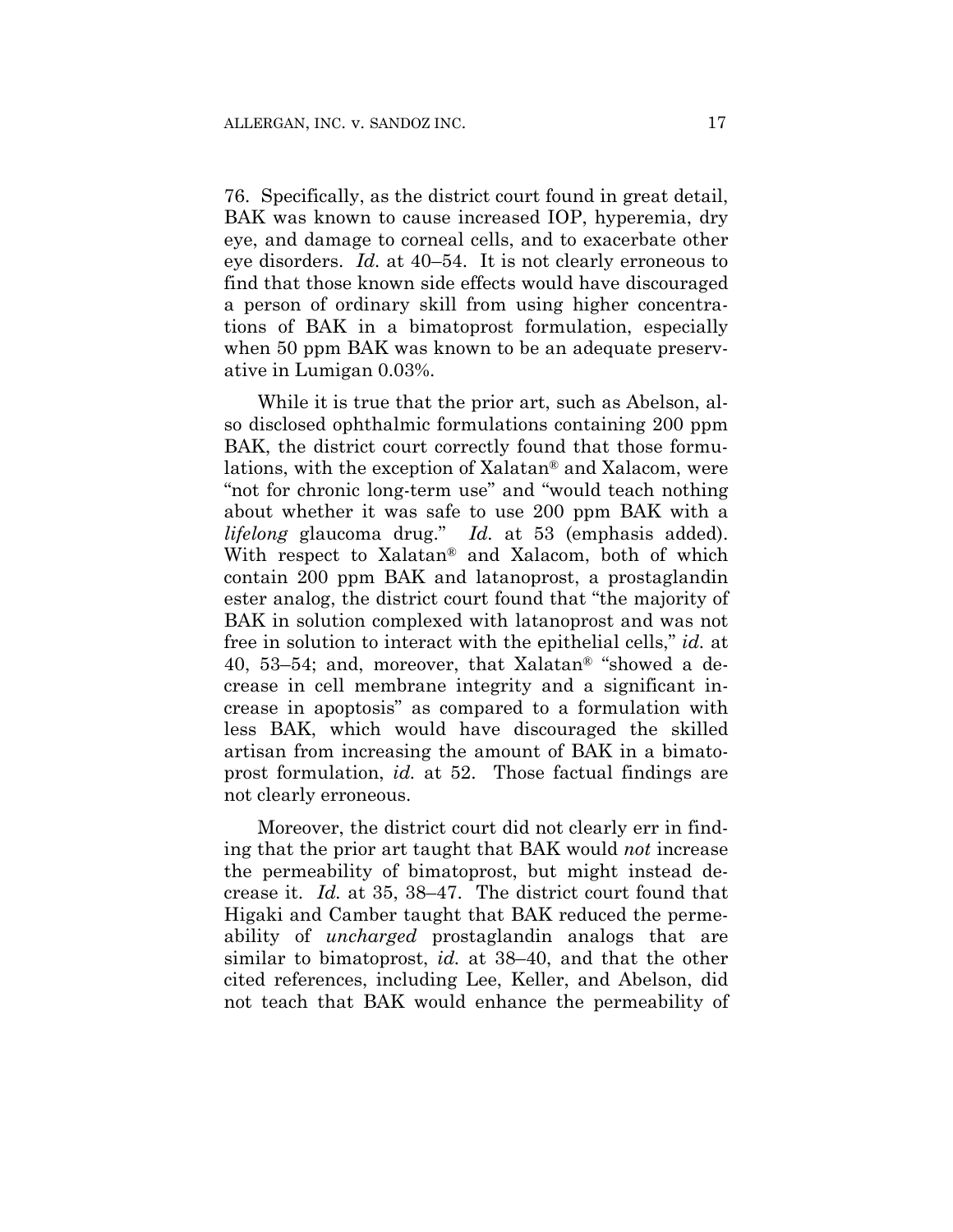bimatoprost because those references studied large, charged, or hydrophilic molecules that are dissimilar to bimatoprost, *id.* at 41–47. In view of those factual findings, there would not have been a reason to use 200 ppm BAK in a bimatoprost formulation. *See DePuy Spine, Inc. v. Medtronic Sofamor Danek, Inc.*, 567 F.3d 1314, 1326 (Fed. Cir. 2009) ("An inference of nonobviousness is especially strong where the prior art's teachings undermine the very reason being proffered as to why a person of ordinary skill would have combined the known elements.").

The record thus shows that the prior art "criticize[d], discredit[ed], or otherwise discourage[d]" the use of 200 ppm BAK in a bimatoprost formulation. *In re Mouttet*, 686 F.3d 1322, 1334 (Fed. Cir. 2012) (quoting *In re Fulton*, 391 F.3d 1195, 1201 (Fed. Cir. 2004)). We therefore need not address the Appellants' additional argument that the district court erred in finding that Laibovitz and Lyons taught away from 0.01% bimatoprost. The Appellants do not argue, and there is no evidence to suggest, that Laibovitz and Lyons favored using 200 ppm BAK in a bimatoprost formulation. Accordingly, we conclude that the district court did not clearly err in finding that the prior art taught away from the claimed formulation.

We also conclude that the district court did not clearly err in finding that the claimed formulation exhibited "unexpected results," which differed in kind, not just in degree, from the prior art. *Opinion* at 57–58, 76. As indicated, the prior art taught that 200 ppm BAK would either have no impact on the permeability of bimatoprost or decrease it. Allergan's inventors surprisingly determined that the opposite was true, namely, that 200 ppm BAK enhanced the permeability of bimatoprost. That is an unexpected difference in kind that supports nonobviousness. *In re Applied Materials, Inc.*, 692 F.3d 1289, 1298 (Fed. Cir. 2012) ("Evidence that the variables inter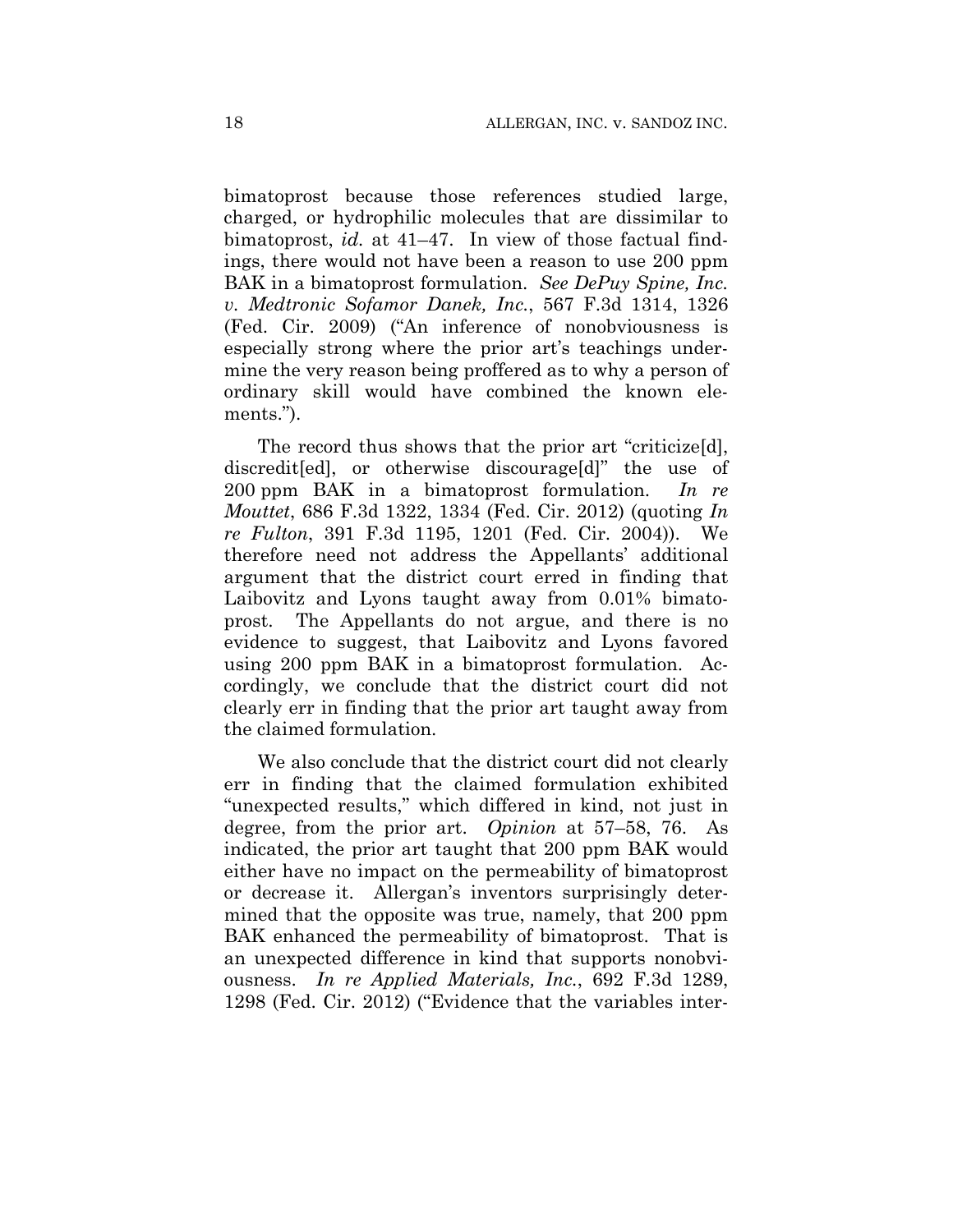acted in an unpredictable or unexpected way could render the combination nonobvious.") (citing *KSR*, 550 U.S. at 421).

Moreover, the district court properly found that Laibovitz taught that reducing bimatoprost from 0.03% to 0.01% resulted in significantly reduced efficacy, *Opinion* at 31–33, but that such a reduction in bimatoprost did not result in less hyperemia, *id.* at 34. The claimed formulation, which comprises 0.01% bimatoprost and 200 ppm BAK, unexpectedly maintained the IOP-lowering efficacy of Lumigan 0.03%, while exhibiting reduced incidence and severity of hyperemia, even though the prior art taught that BAK could cause hyperemia at high concentrations. Those results exhibited by the claimed formulation thus constitute an unexpected difference in kind, *viz.*, the difference between an effective and safe drug and one with significant side effects that caused many patients to discontinue treatment.

Finally, we reject the Appellants' argument that the unexpected results do not support nonobviousness because they are merely the inherent properties of an otherwise obvious formulation. As indicated, the prior art did not disclose, either explicitly or implicitly, the claimed formulation; rather, it taught away from such a formulation. A person of ordinary skill in the art thus would not have had a reason to select the claimed formulation from the prior art ranges or to modify Lumigan 0.03% to arrive at the claimed formulation. The unexpected properties of the claimed formulation, even if inherent in that formulation, differ in kind from the prior art, thereby supporting a conclusion of nonobviousness. *See W.L. Gore & Assocs., Inc. v. Garlock, Inc.*, 721 F.2d 1540, 1555 (Fed. Cir. 1983) ("Inherency and obviousness are distinct concepts."); *In re Spormann*, 363 F.2d 444, 448 (CCPA 1966) ("That which may be inherent is not necessarily known. Obviousness cannot be predicated on what is unknown.").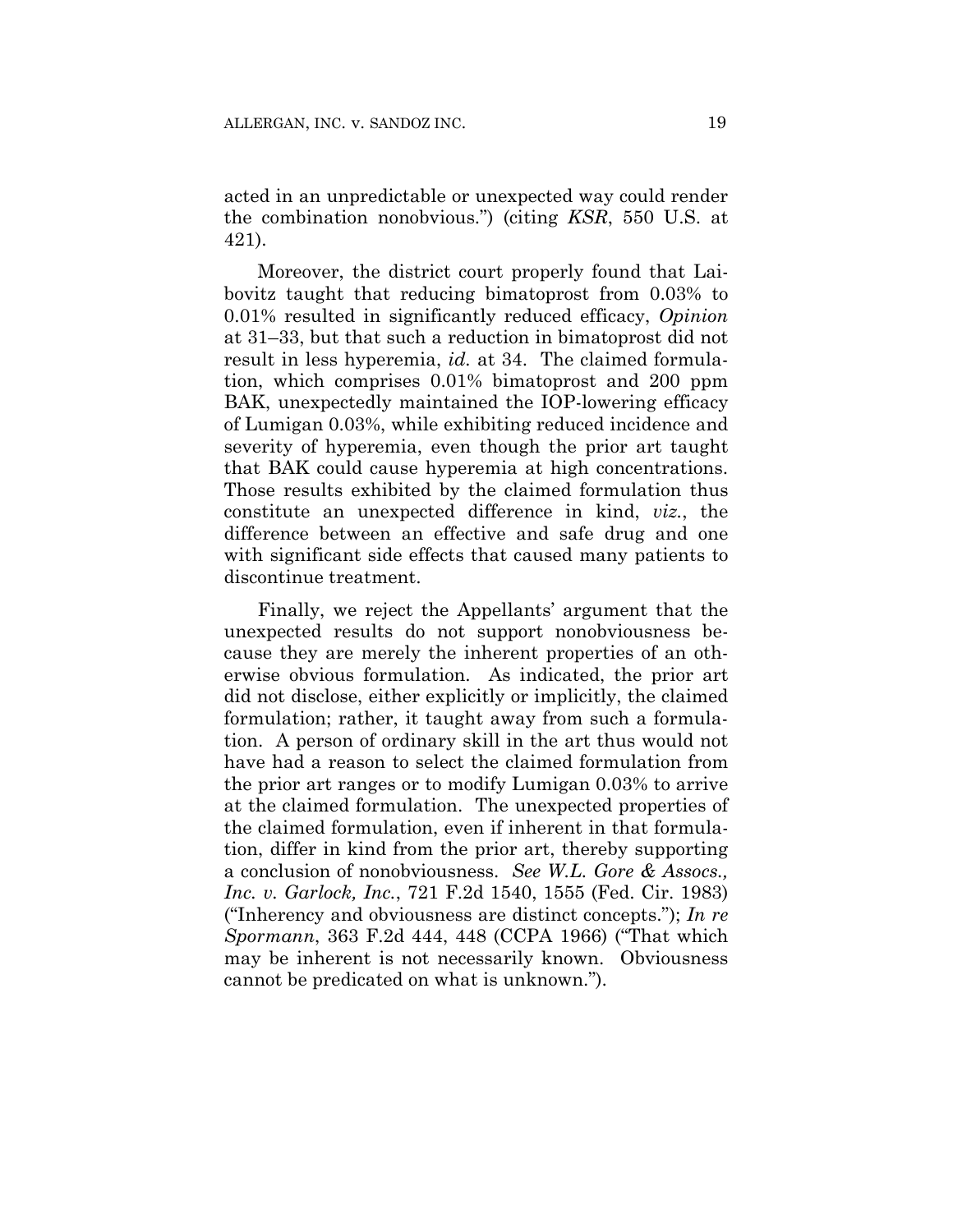This is not a case where the claims merely recite the unknown properties of an otherwise obvious formulation. *E.g.*, *Santarus, Inc. v. Par Pharm., Inc.*, 694 F.3d 1344, 1354 (Fed. Cir. 2012) ("[A]n obvious formulation cannot become nonobvious simply by administering it to a patient and claiming the resulting serum concentrations."); *In re Kao*, 639 F.3d 1057, 1070 (Fed. Cir. 2011) ("Maloney's express teachings render the claimed controlled release oxymorphone formulation obvious, and the claimed 'food effect' adds nothing of patentable consequence."). Here, the previously *unknown* and *unexpected* properties of a new and nonobvious formulation constitute additional, objective evidence of nonobviousness.

We have considered the remaining arguments on the issue of obviousness but find them unpersuasive. For the foregoing reasons, we affirm the district court's holding that the asserted claims would not have been obvious in view of the cited references.

II

We next consider the Appellants' arguments contending that the district court erred in finding that the Group II claims are not invalid for lack of an adequate written description, and Lupin's arguments contending that the court erred in holding that the asserted claims are not invalid for lack of enablement.

Section 112 of the patent statute provides in relevant part that:

The specification shall contain a written description of the invention, and of the manner and process of making and using it, in such full, clear, concise, and exact terms as to enable any person skilled in the art to which it pertains, or with which it is most nearly connected, to make and use the same . . . .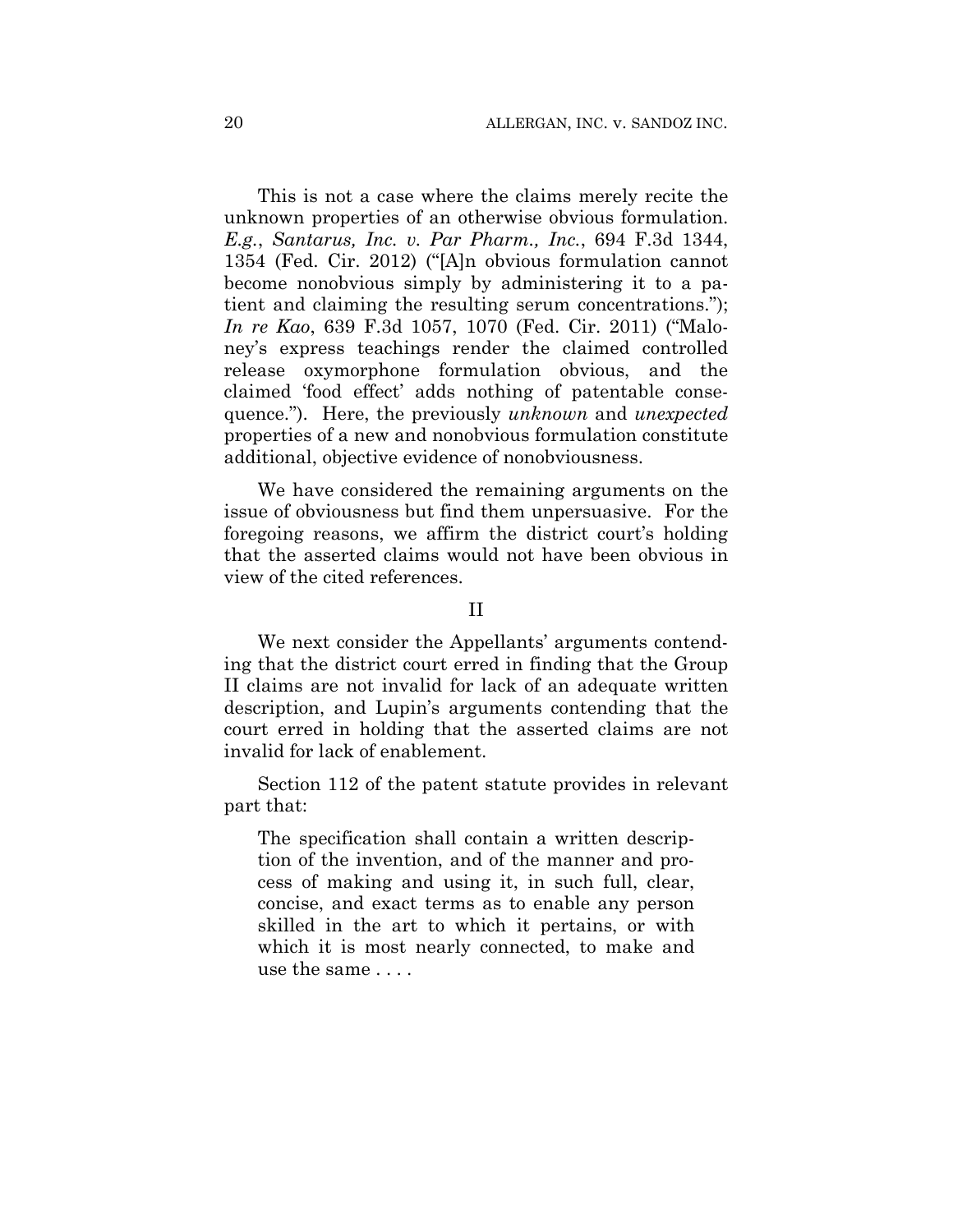35 U.S.C. § 112, ¶ 1 (2006). "[T]his statutory language mandates satisfaction of two separate and independent requirements: an applicant must both describe the claimed invention adequately and enable its production and use." *Alcon Research Ltd. v. Barr Labs., Inc.*, 745 F.3d 1180, 1188 (Fed. Cir. 2014) (citing *Ariad Pharm., Inc. v. Eli Lilly & Co.*, 598 F.3d 1336, 1344 (Fed. Cir. 2010) (en banc); *Vas-Cath Inc. v. Mahurkar*, 935 F.2d 1555, 1562–63 (Fed. Cir. 1991)).

"Whether a claim satisfies the written description requirement is a question of fact that, on appeal from a bench trial, we review for clear error." *Alcon*, 745 F.3d at 1190. The written description requirement is met when the disclosure "allow[s] one skilled in the art to visualize or recognize the identity of the subject matter purportedly described." *Enzo Biochem, Inc. v. Gen-Probe Inc.*, 323 F.3d 956, 968 (Fed. Cir. 2002). There is no rigid requirement that the disclosure contain "either examples or an actual reduction to practice"; the proper inquiry is whether the patentee has provided an adequate description that "in a definite way identifies the claimed invention" in sufficient detail such that a person of ordinary skill would understand that the inventor had made the invention at the time of filing. *Ariad*, 598 F.3d at 1352. That assessment "requires an objective inquiry into the four corners of the specification," as "the hallmark of written description is disclosure." *Id.* at 1351.

The Appellants argue that the claims of the '353 and '118 patents (the Group II claims), which recite clinical profile limitations, are not adequately supported by the written description because the written description does not disclose any efficacy or hyperemia data of a formulation comprising 0.01% bimatoprost and 200 ppm BAK. The Appellants assert that the district court erred by relying on the permeability data of test formulations

a.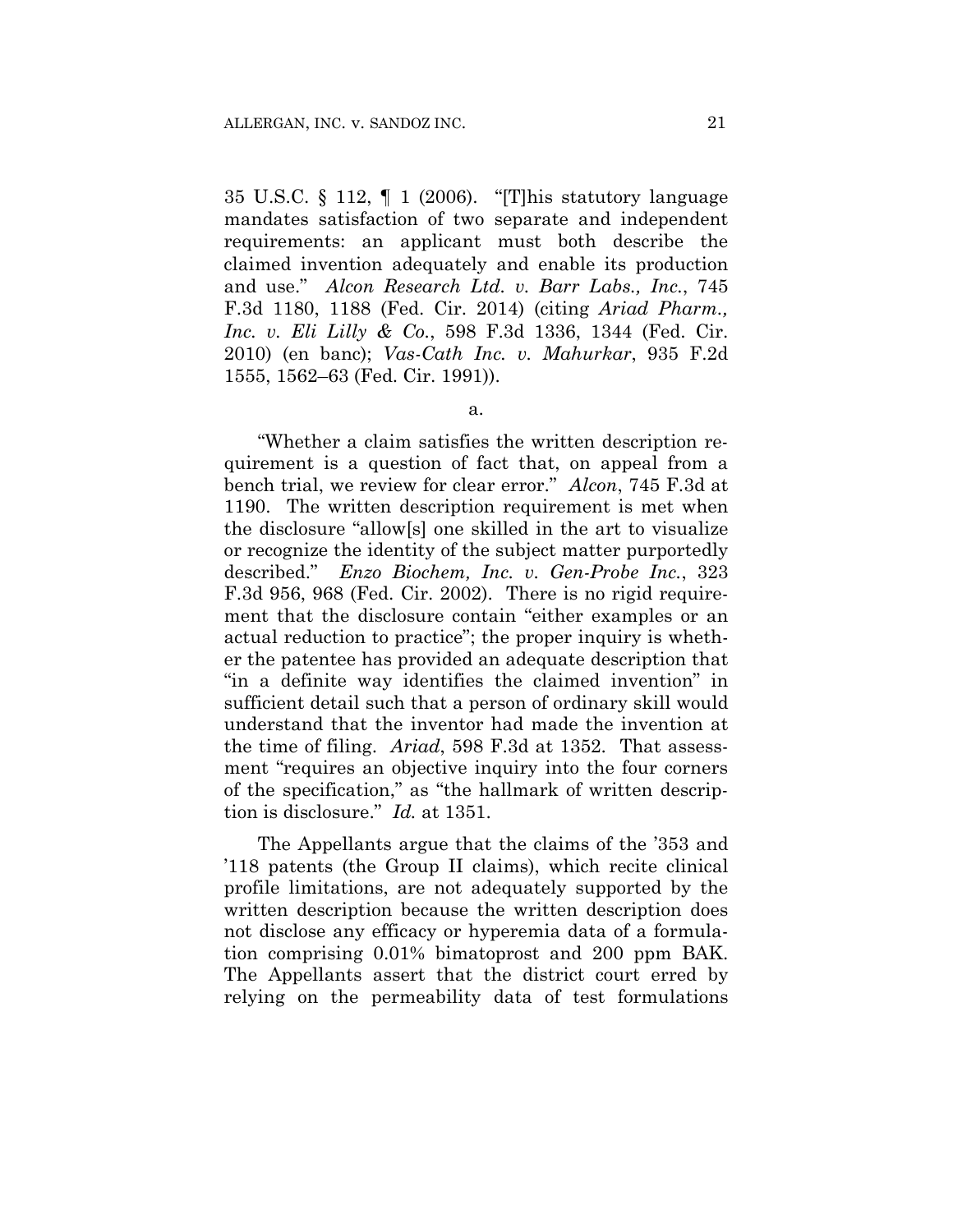(which are not efficacy or hyperemia data), the constructive example (which relates to a formulation comprising 0.015% bimatoprost and 125 ppm BAK), and the clinical protocol (which is not part of the specifications). Hi-Tech additionally argues that there are no "blaze marks" in the specifications to allow the skilled artisan to immediately discern the clinical profile claim limitations.

Allergan responds that the district court did not clearly err in finding that the Appellants failed to prove lack of an adequate written description by clear and convincing evidence. Allergan argues that the written description here adequately describes the claimed invention because it identifies the exact formulation of Lumigan 0.01% as a best mode of the invention and Lumigan 0.01% exhibited the claimed clinical results. Allergan also responds that the district court referenced the clinical protocol simply to corroborate what the specifications show. Allergan also maintains that the disclosed permeability data and the constructive example are relevant to the written description inquiry as they would allow the skilled artisan to predict the clinical performance of Lumigan 0.01%.

We agree with Allergan that the specifications of the asserted patents provide an adequate written description of the invention claimed by the Group II claims. The specifications specifically describe a formulation comprising 0.01% bimatoprost and 200 ppm BAK as one of the best modes of the invention. '504 patent col. 2 ll. 59, 64– 67. The Group II claims all require the same amounts of bimatoprost and BAK. The specifications thus disclose the claimed formulation as characterized by those ingredients, and the skilled artisan would immediately discern the claimed formulation in that disclosure.

It is true that the Group II claims also recite clinical profile limitations and the specifications do not explicitly describe the clinical efficacy and hyperemia profile of the claimed formulation. But the Appellants have empha-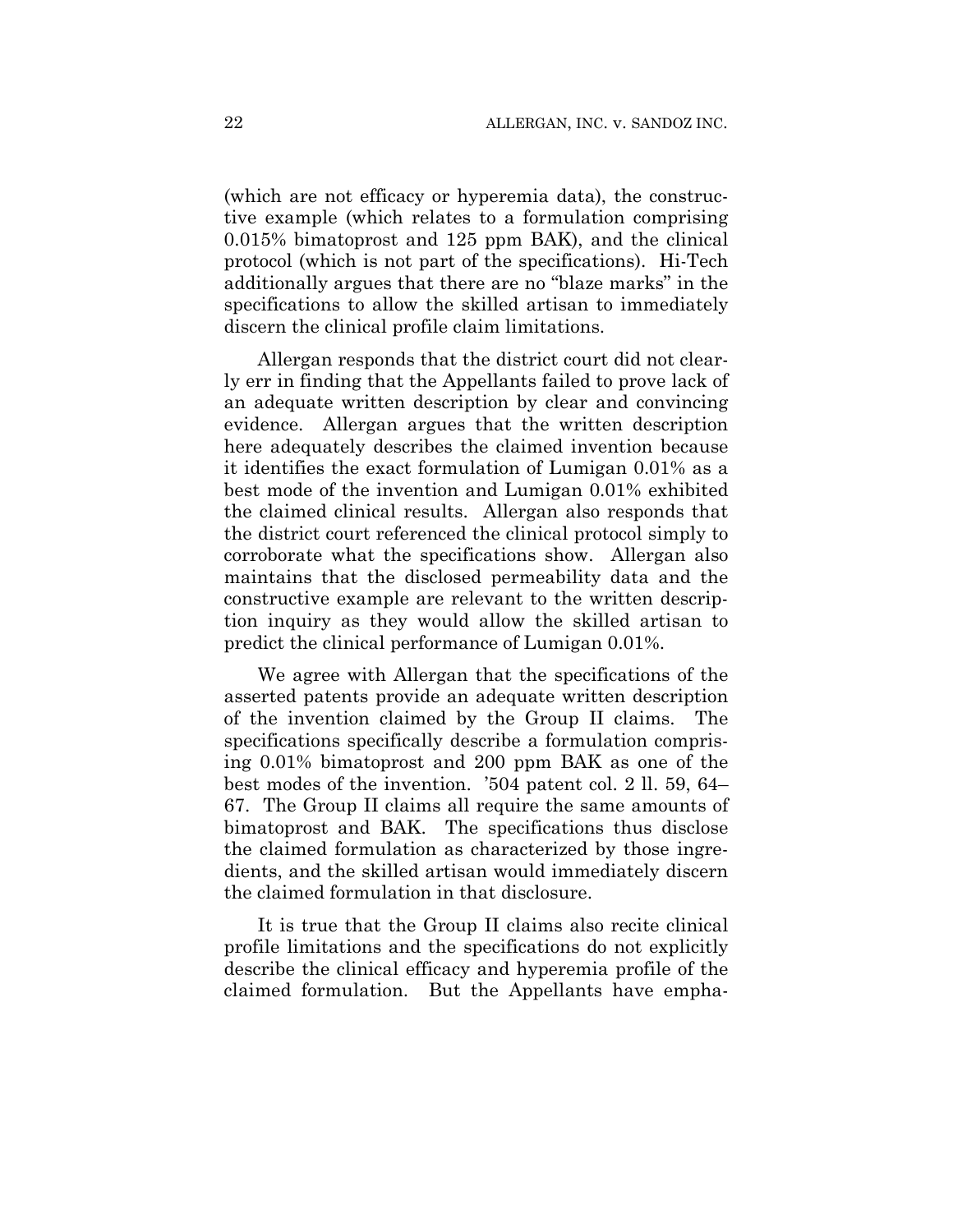sized, in connection with their obviousness challenge, that the inherent properties of a formulation comprising 0.01% bimatoprost and 200 ppm BAK produce the claimed clinical profile. Sandoz's Opening Br. 51 (stating that "the claimed clinical effects *necessarily* result from using 0.01% bimatoprost and 200 ppm BAK" (emphasis in original) (citing J.A. 5537–41, 5764–66)); Lupin's Opening Br. 23 (incorporating Sandoz's opening brief by reference); Hi-Tech's Opening Br. 24 (same). A claim that recites a property that is necessarily inherent in a formulation that is adequately described is not invalid as lacking written description merely because the property itself is not explicitly described. On this particular record, we agree with the district court that the Appellants have failed to prove invalidity for lack of an adequate written description by clear and convincing evidence. *See Enzo Biochem*, 323 F.3d at 963 ("Compliance with the written description requirement is essentially a fact-based inquiry that will necessarily vary depending on the nature of the invention claimed." (internal quotation marks omitted)).

We do find, however, that the district court erred by relying on the undisclosed clinical protocol to support its written description determination. As we have explained, "[i]t is the disclosures of the applications that count." *Lockwood v. Am. Airlines, Inc.*, 107 F.3d 1565, 1571 (Fed. Cir. 1997). The clinical protocol is not part of the specifications of the asserted patents. It should not form the basis of the written description inquiry, even if it shows that the inventors had invented the claimed invention before the time of filing. The written description requirement requires possession *as shown in the specification*, not as shown by prior experimental work. Nevertheless, as indicated, because the specifications contain an adequate disclosure of the claimed formulation, the district court's erroneous reliance on the clinical protocol does not affect the outcome of this case.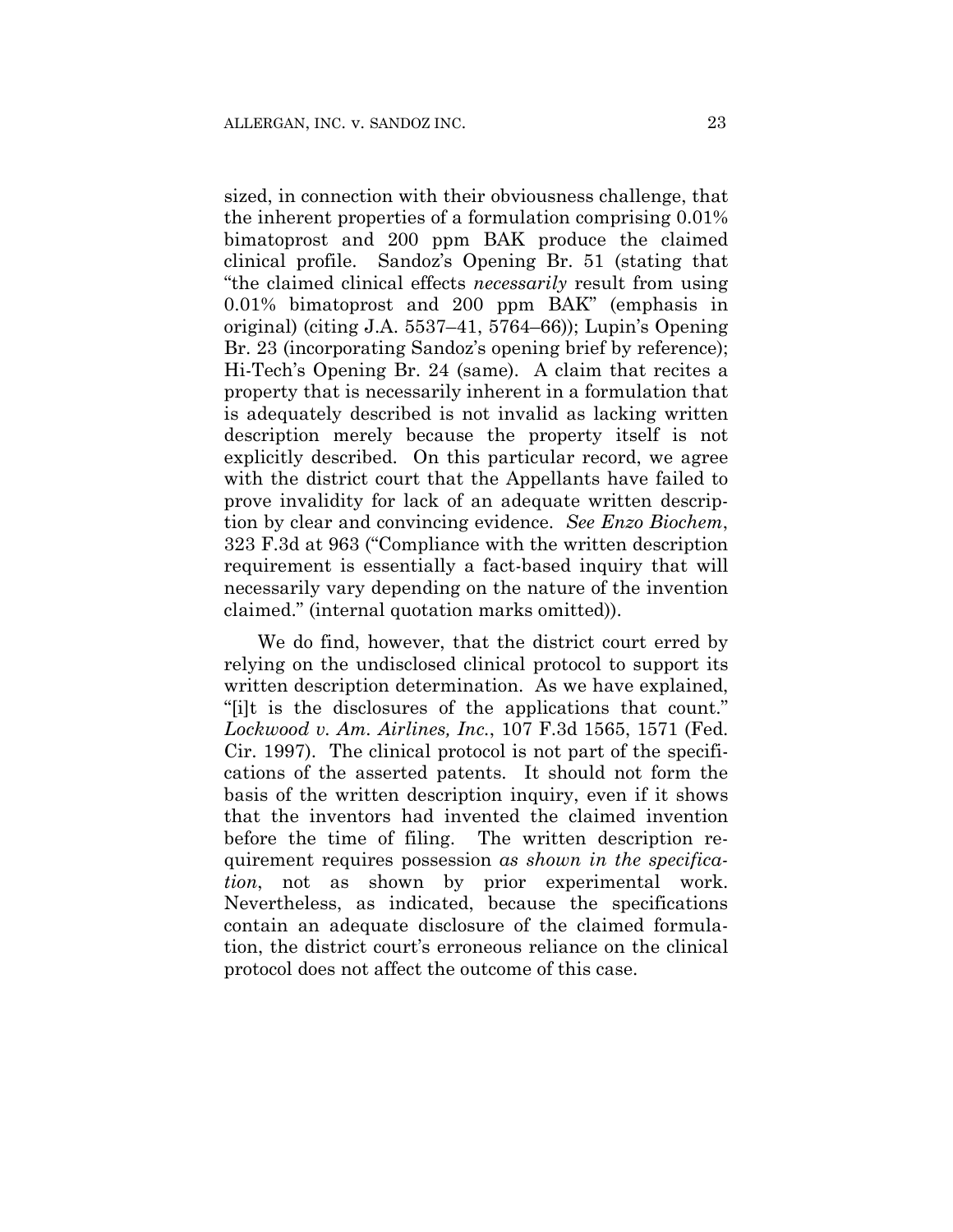We have considered the remaining arguments on the issue of written description but find them unpersuasive. We therefore conclude that the district court did not err in finding that the Appellants failed to prove by clear and convincing evidence that the Group II claims are invalid for lack of an adequate written description.

b.

Whether a claim satisfies the enablement requirement is a question of law that we review without deference. *Alcon*, 745 F.3d at 1188. We review the factual issues underlying enablement for clear error. *Id.* To prove that a claim is invalid for lack of enablement, a challenger must show by clear and convincing evidence that a person of ordinary skill in the art would not be able to practice the claimed invention without "undue experimentation." *Id.* (quoting *In re Wands*, 858 F.2d 731, 736– 37 (Fed. Cir. 1988)).

Lupin argues that the asserted claims are invalid for lack of enablement because the specifications contain no actual efficacy and hyperemia data; rather, they merely provide a research proposal. According to Lupin, the skilled artisan would not accept without doubt the asserted utility of the claimed formulation, *i.e.*, comparable efficacy as Lumigan 0.03% and less hyperemia. Lupin argues that if the claims are held to be nonobvious, then they must fail the enablement requirement because the district court found that ophthalmic formulation is unpredictable and that the prior art taught away from the claimed invention.

Allergan responds that there is no inconsistency in the district court's decision that the asserted claims would not have been obvious and that they are also enabled. Allergan argues that the specifications disclose the exact formulation of Lumigan 0.01% and the permeability data of test formulations, which would enable the skilled artisan to make and use the claimed invention. Allergan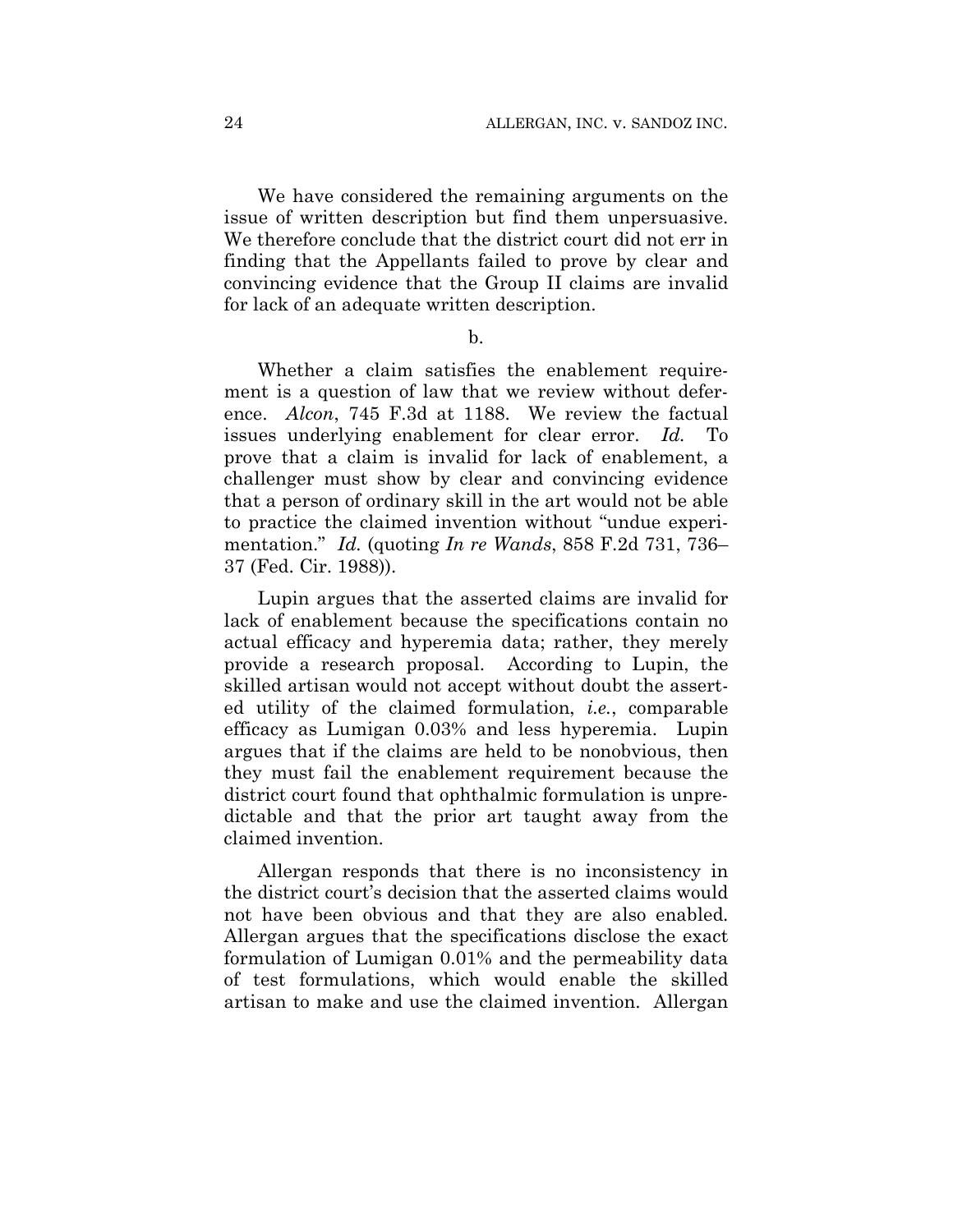also responds that, in view of the patents' disclosure, the skilled artisan would not have questioned the utility of the claimed formulation.

We agree with Allergan that the asserted claims are not invalid for lack of enablement. "[A] patent does not need to guarantee that the invention works for a claim to be enabled." *Alcon*, 745 F.3d at 1189. And efficacy data are generally not required in a patent application. Only a sufficient description enabling a person of ordinary skill in the art to carry out an invention is needed. "Similarly, a patentee is not required to provide actual working examples; we have rejected enablement challenges based on the theory that there can be no guarantee that prophetic examples actually work." *Id.* at 1189–90.

Here, the asserted claims require a formulation comprising specific amounts of bimatoprost and BAK. The patents refer to what is Lumigan 0.03%, which was a known drug for treating glaucoma. '504 patent col. 1 ll. 34–36. The specifications disclose actual *in vitro* and *in vivo* data, showing that increasing the amount of BAK unexpectedly increased the permeability of bimatoprost across ocular membranes. *Id.* col. 4 ll. 10–58, col. 5 l. 19– col. 6 l. 5, Figs. 1 & 2. In a constructive example, the specifications teach that a formulation containing 0.015% bimatoprost and 125 ppm BAK would effectively reduce IOP and also exhibit less hyperemia than Lumigan 0.03%. *Id.* col. 6 ll. 7–14. In view of those disclosures, we agree with the district court that the skilled artisan would not have questioned the utility of the claimed formulation and would be able to make and use the claimed invention without undue experimentation.

Lupin argues that "if the asserted claims are nonobvious, they cannot possibly be enabled." Lupin's Opening Br. 28. We disagree. The obviousness inquiry turns on what the prior art would have taught a person of ordinary skill in the art and whether the claimed inven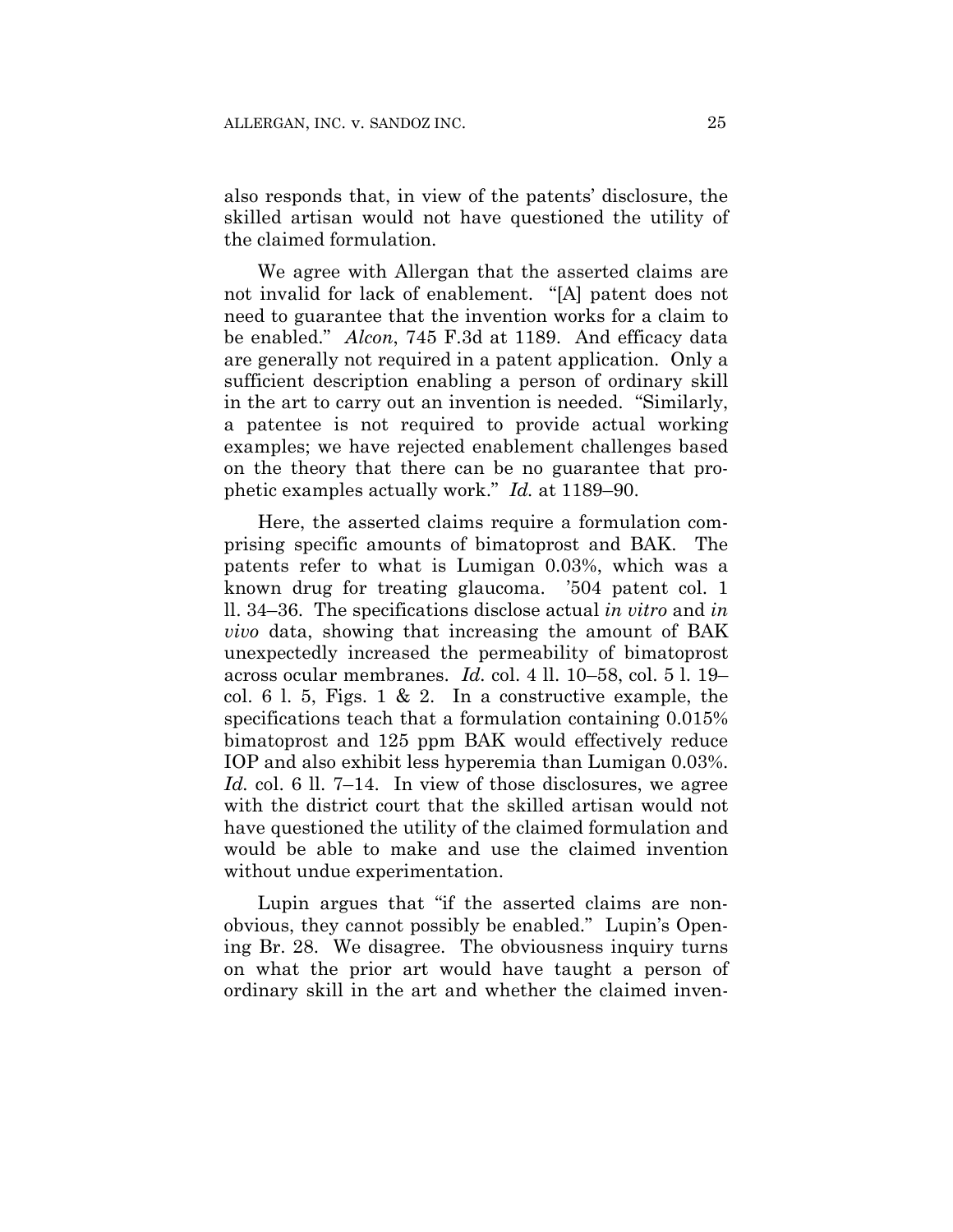tion would have been obvious in view of the *prior art*. As indicated, the claims here would not have been obvious because, among other reasons, the prior art taught that BAK would not increase the permeability of bimatoprost. In contrast, the enablement inquiry turns on whether the skilled artisan, after reading the *specification*, would be able to make and use the claimed invention without undue experimentation, based on the ordinary skill in the art. Because the specifications here provide sufficient guidance to the skilled artisan, there is no tension in the district court's decision that the asserted claims would not have been obvious and also are not invalid for lack of enablement.

We have considered the remaining arguments on the issue of enablement but find them unpersuasive. We therefore affirm the district court's holding that Lupin failed to prove by clear and convincing evidence that the asserted claims are invalid for lack of enablement.

### III

Finally, we address Hi-Tech's arguments contending that the district court erred in finding that its ANDA product infringed, both literally and under the doctrine of equivalents, the Group I claims, which require the claimed composition to have a "pH of about 7.3." A determination of infringement, whether literal or under the doctrine of equivalents, is a question of fact and is reviewed for clear error following a bench trial. *Biovail Corp. Int'l v. Andrx Pharm., Inc.*, 239 F.3d 1297, 1300 (Fed. Cir. 2001). "Prosecution history estoppel operates as a legal limitation on a patentee's ability to invoke the doctrine of equivalents, and we review its application *de novo*." *Trading Techs. Int'l, Inc. v. Open E Cry, LLC*, 728 F.3d 1309, 1318 (Fed. Cir. 2013).

Hi-Tech argues that the district court erred in construing a "pH of about 7.3." Hi-Tech also argues that the district court erred in finding that Hi-Tech literally in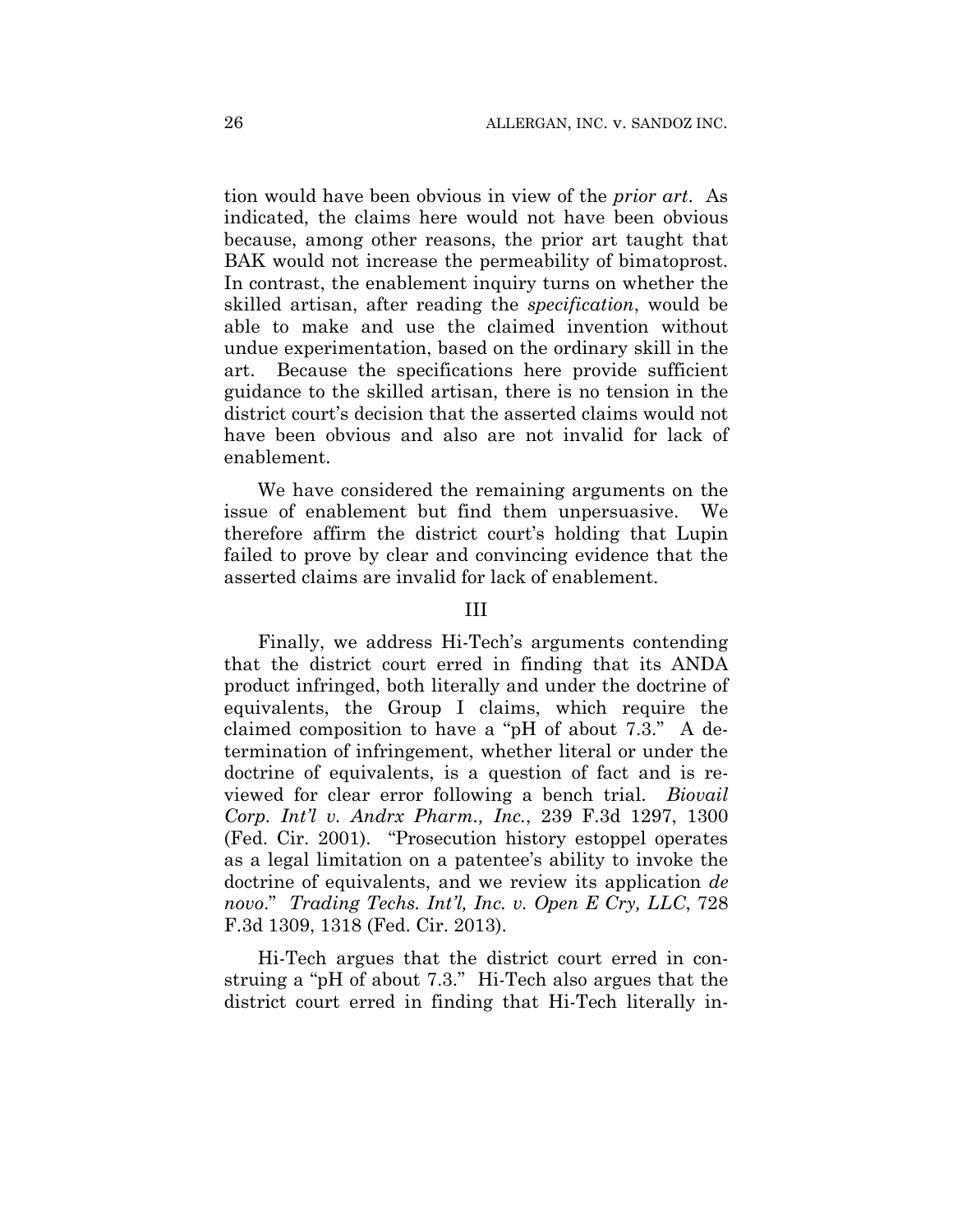fringed the Group I claims and that prosecution history estoppel did not bar Allergan from relying on the doctrine of equivalents to prove infringement. Allergan responds that Hi-Tech stipulated to the claim construction in the district court and cannot now allege error for the first time on appeal. Allergan also responds that the district court did not clearly err in finding both literal infringement and infringement under the doctrine of equivalents.

We agree with Allergan that the district court did not clearly err in finding that Hi-Tech literally infringed the Group I claims. In the district court, the parties agreed to construe a "pH of about 7.3" as a "pH of approximately 7.3," and the district court adopted that construction. Hi-Tech did not argue for further construction in the district court. That construction thus controls in this case.

It is undisputed that Hi-Tech's ANDA specifies that its proposed product has a pH of 6.8–7.2 during the product's shelf life. The district court thus correctly evaluated infringement based on the proposed product. *Sunovion Pharm., Inc. v. Teva Pharm. USA, Inc.*, 731 F.3d 1271, 1278–80 (Fed. Cir. 2013). After considering the expert testimony proffered by both sides, the district court found that Hi-Tech's product would infringe the Group I claims literally. We find no clear err in that determination. Moreover, if "about 7.3" is to mean anything other than 7.3, it is not clearly erroneous for it to include a value that differs from it by only one decimal place. Because we affirm the district court's finding of literal infringement, we do not need to address whether the district court erred in finding infringement under the doctrine of equivalents.

We have considered Hi-Tech's remaining arguments but find them unpersuasive. For the foregoing reasons, we affirm the district court's finding that Hi-Tech infringed the Group I claims.